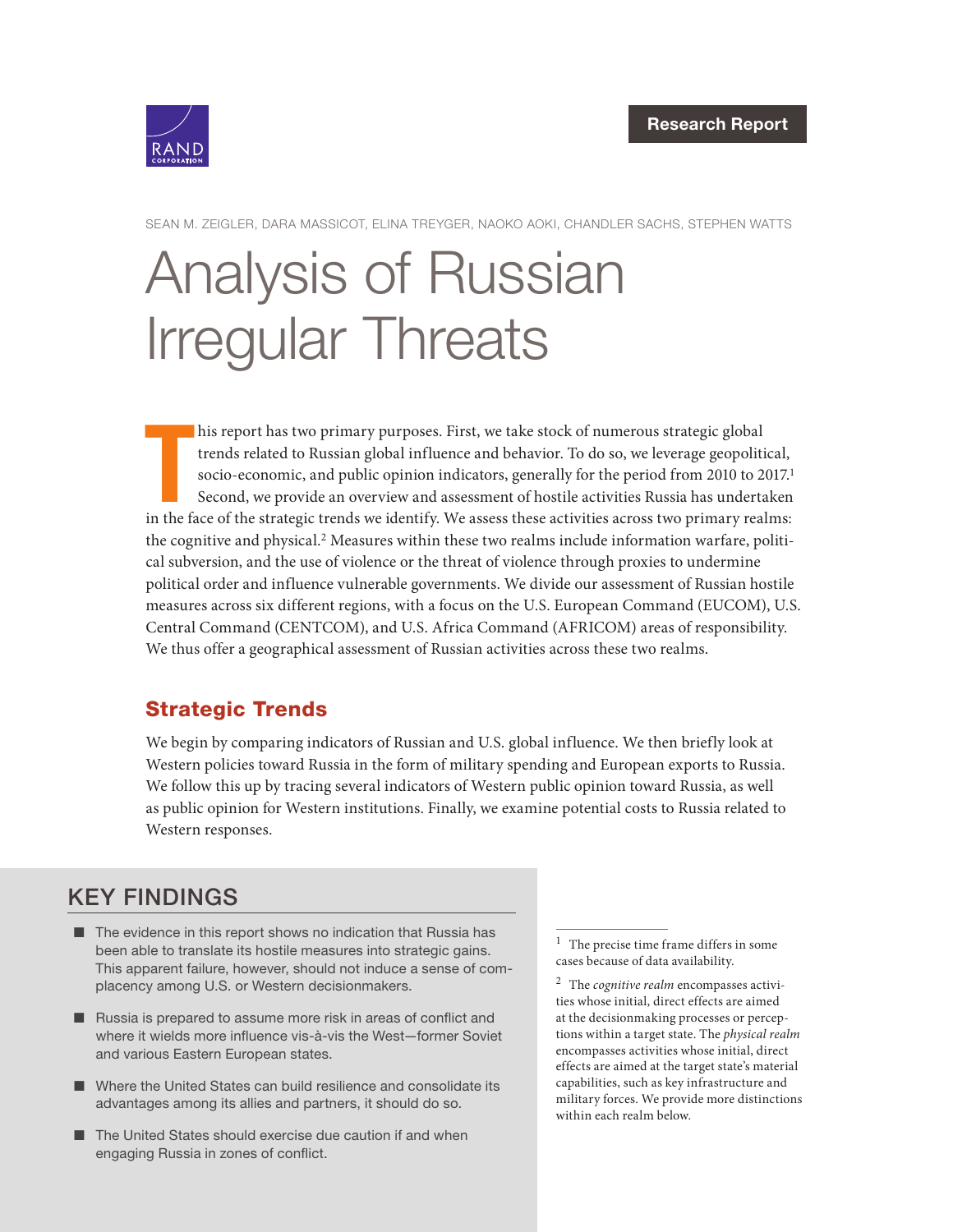#### Russian Global Influence

As an indication of Russia's global influence, we gathered historical data on voting patterns in the United Nations (UN) General Assembly. We sought to determine which countries voted with Russia at the UN when U.S. and Russian positions differed. We collected all roll-call votes from the General Assembly for each nation from 2010 to 2017 (Voeten, Strezhnev, and Bailey, 2009). We specifically limited our examination to those votes where the respective U.S. and Russian positions on the issue were at odds. UN voting data reveal, at least in part, country preferences along a set of international issues. Understanding when and how those preferences align with Russia's stated positions permits a partial assessment of Russian influence. Figure 1 displays the yearly percentage of votes "with Russia" for two distinct sets of countries.<sup>3</sup> The red line includes nations that might be considered relatively more vulnerable to Russian influence or to hostility to the United States, including countries currently experiencing conflict, U.S. adversaries, and select countries in Africa, the Middle East, and Central Asia.4 The blue line includes North Atlantic Treaty Organization (NATO), non-NATO Balkan states, Europe (non-NATO), and former Eastern Bloc countries except Ukraine.<sup>5</sup>

As might be expected, Western countries were much less likely to vote with Russia than were those experiencing conflict and those considered U.S. adversaries. Both groups show a sharp reduction in

#### FIGURE 1 UN General Assembly Voting Patterns



SOURCES: Data from Voeten, Strezhnev, and Bailey, 2009; and RAND Arroyo Center analysis.

voting alignment with Russia beginning in 2014, the year of Russia's invasion of Ukraine. Although voting patterns were more closely aligned with Russia in 2017, it is unclear whether that year represents an anomaly or whether Russia has finally regained the degree of support it had prior to the Crimea invasion.<sup>6</sup> In any case, Russia appears to have suffered at least some diplomatic isolation at the United Nations for at least several years following its turn to a more aggressive foreign policy.

Arms sales are also frequently used as an indicator of international clout. As can be seen in Figure 2, this indicator also seems to suggest a flatlining in Russia's standing beginning in 2014. The figure displays U.S. and Russian global arms exports from 2010 to 2017.7 From 2010 to 2013, the United States

<sup>3</sup> Votes fall into one of three categories: *yes*, *no*, *abstain*. Voting "with Russia" implies a given country's vote was the same as Russia's (*yes*, *no*, *abstain*).

 $^4\;$  We deem these countries more vulnerable on account of internal instability or for historical animosities toward the United States. Conflict countries include Syria, Iraq, Afghanistan, Libya, and Ukraine. African countries include Mali, Nigeria, Central African Republic, Congo, Democratic Republic of the Congo, Eritrea, Kenya, Ethiopia, Angola, Namibia, Mozambique, and Zimbabwe. Middle East and Central Asian countries include Saudi Arabia, Qatar, Lebanon, Egypt, United Arab Emirates, Pakistan, Jordan, and Israel. Adversarial nations include China, Cuba, Iran, Venezuela, and North Korea.

<sup>5</sup> Countries reflected in the blue line in Figure 1 include Bosnia Herzegovina, North Macedonia, and Georgia. Ukraine was part of the Soviet Union but is also a case of an active conflict zone, so it is grouped with the red-line countries in Figure 1.

NOTES: The blue line includes NATO, non-NATO Balkan states, European (non-NATO), and former Soviet Union countries except Ukraine; the red line includes Syria, Iraq, Afghanistan, Libya, Ukraine, Mali, Nigeria, Central African Republic, Congo, Democratic Republic of the Congo, Eritrea, Kenya, Ethiopia, Angola, Namibia, Mozambique, Zimbabwe, Saudi Arabia, Qatar, Lebanon, Egypt, United Arab Emirates, Pakistan, Jordan, Israel, China, Cuba, Iran, Venezuela, and North Korea.

 $^6\,$  Votes fall into six general categories: Palestine-related; nuclear weapon and material–related; arms control/disarmament– related; colonialism-related; human rights–related; and economic development–related. For each vote, these categories are not mutually exclusive.

<sup>7</sup> Stockholm International Peace Research Institute (SIPRI), undated-a. SIPRI global arms sales data "measure the volume of international transfers of major conventional weapons using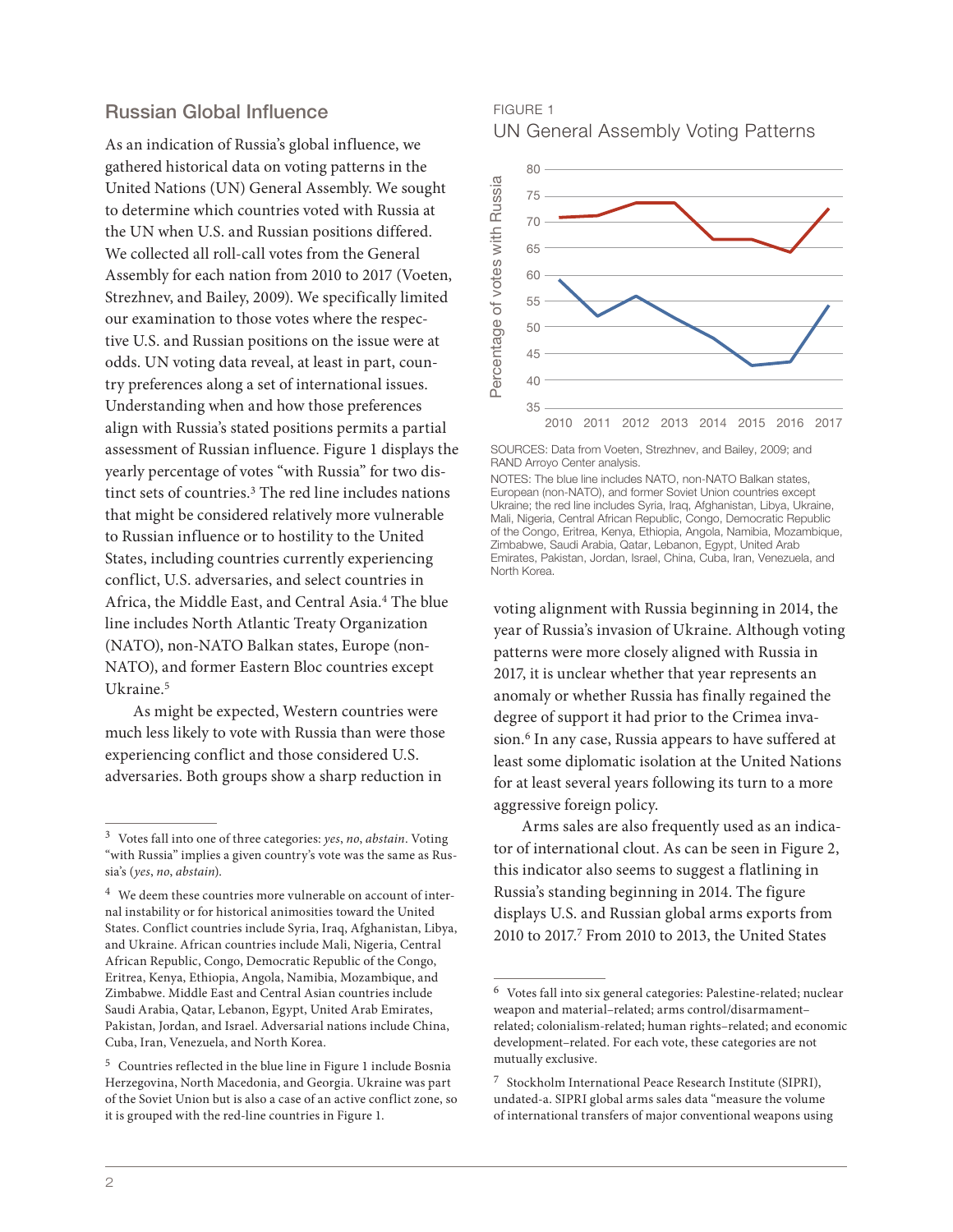FIGURE 2 U.S. and Russian Arms Exports



SOURCES: SIPRI, undated-a, and RAND Arroyo Center analysis. NOTE: Trend-indicator values (TIVs ) are the common unit employed by SIPRI to measure the volume of weapon transfers.

and Russia exported roughly the same level of arms. Starting in 2014—roughly coinciding with the invasion of Crimea—there is a stark and growing divergence, with U.S. arms exports increasing significantly and Russian arms exports decreasing slightly. As of 2017, Russia's arms exports had still not recovered to pre-2014 rates (SIPRI, undated-a).

#### Western Policies Toward Russia

One key measure of Russia's success in competition with the United States is the cohesion and vitality of U.S. alliances and partnerships. In the race for global influence, Russia has sought to undermine American leadership and cast doubt on U.S. alliances. To assess this issue, we examined two key measures of the strength of the transatlantic community: military spending among NATO member states and the intensity of economic sanctions maintained by Western states against Russia (measured as change in exports to Russia).<sup>8</sup>

We gathered NATO military spending data for each country as a percentage of its gross domestic product (GDP) (SIPRI, undated-b). Figure 3 presents these data from 2010 to 2017 for two groups of countries. The first group is composed of the three Baltic nations (Estonia, Latvia, and Lithuania) and Poland. The second group is composed of the remaining European NATO countries. In general, the data reflect a considerable increase in defense spending in the Baltics and other "frontline" states since 2014. The Baltics and Poland have been increasing their military expenditures, from roughly 1.4 percent of GDP in 2013 to roughly 1.9 percent of GDP in 2017. The remainder of NATO Europe shows a relatively constant level of military expenditures (averaging roughly 1.5 percent of GDP), with a reversal in trends and slight increase following the 2014 invasion of Ukraine. At the 2014 NATO summit in Wales, country leaders agreed to a target for military spending of 2 percent of GDP for each NATO member state (of which at least 20 percent should be on major equipment). At the time, only three countries met the 2 percent threshold; and the others pledged to "move towards" it by 2024. Today, eight nations (more or less) pass the 2 percent mark, and 15 meet the 20 percent target for equipment (*The Economist*, 2019).

Europe (along with the United States) has responded to Russian activity in 2014 with economic sanctions. Figure 4 displays Eurostat data

FIGURE 3



Military Expenditures by NATO Members

a common unit." These are what they call the trend-indicator values (TIVs).

<sup>8</sup> NATO budget data may be only a partial reflection of the health of the alliance. It is certainly possible that spending rises in tandem with tensions because of political or other factors, as has been observed recently.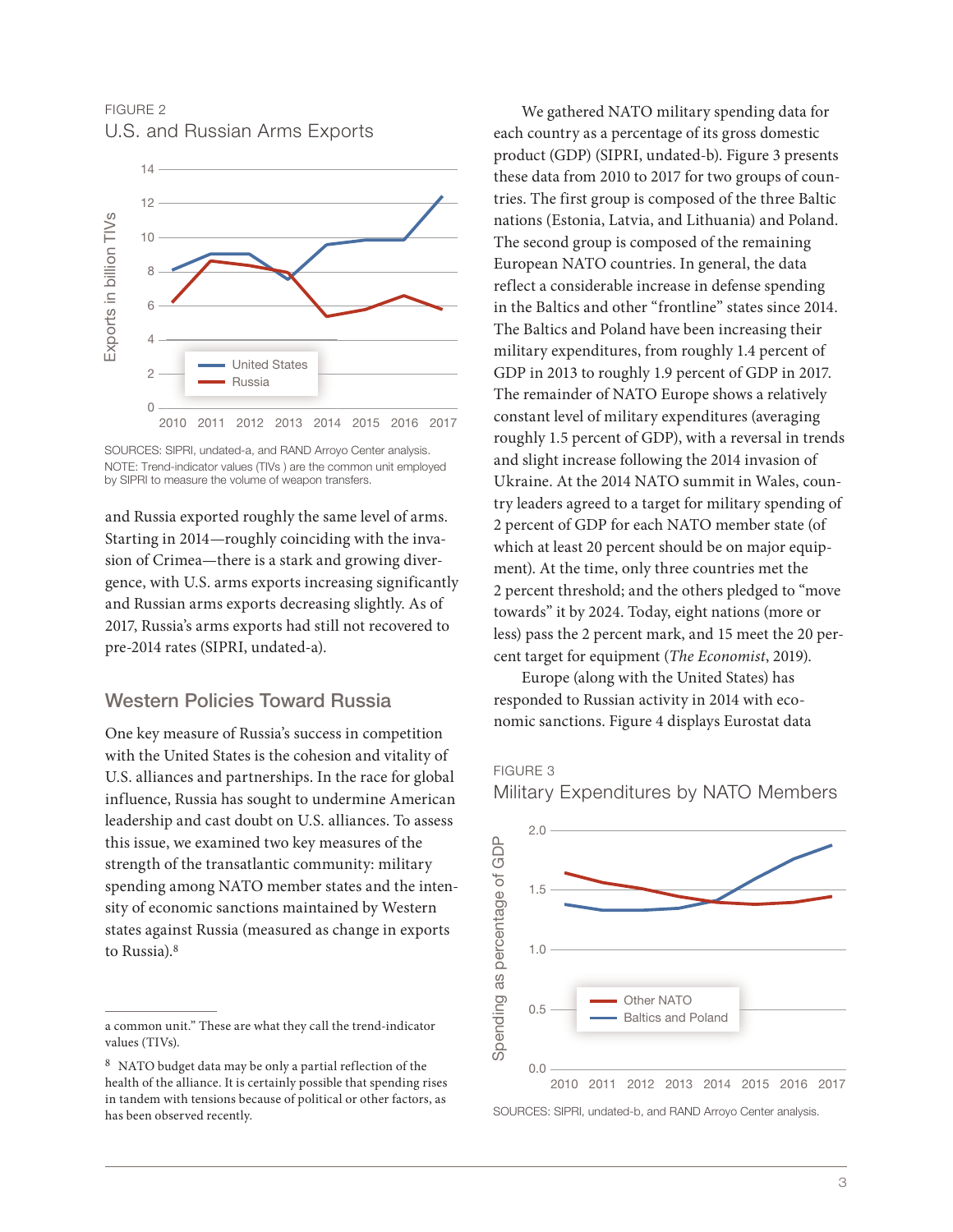FIGURE 4 EU Exports to Russia



SOURCES: Eurostat, 2020, and RAND Arroyo Center analysis.

on European Union exports to Russia from 2010 to 2017. The data evince a sizable fall in EU exports to Russia after 2013. In fact, from 2013 to 2016, exports to Russia fell nearly 40 percent—a drop of nearly €50 billion (Eurostat, 2020). The sustained support for EU sanctions against Russia is remarkable in light of the clear domestic costs. The precise effects of the sanctions on Russia are difficult to estimate since they were imposed at nearly the same time that oil and gas prices sharply declined, but several studies have suggested they are sizable. One source reported that the combination of falling oil prices and sanctions on Russia has cut nearly 6 percent from Russia's GDP.9

In sum, while NATO has not raced toward its collective pledge to attain military spending levels at or above 2 percent of GDP, overall spending has generally increased and greatly increased in the most vulnerable states. At the same time, Europe has demonstrated resolve in levying economic sanctions with considerable bite. Although it is an open question how long such cohesion will persist, it has already endured longer than many skeptics had predicted.<sup>10</sup>

#### Western Public Opinion

To assess Russia's aim at undermining the U.S.-led liberal democratic order, we look to various metrics related to democracy and support for current domestic and international institutions. Russia has made use of propaganda and disinformation to sway public opinion across Europe. As a result, we can use attitudes toward democracy as one indicator of Russia's effectiveness on this measure. Figure 5 reports the results of Eurobarometer polling of European citizens' satisfaction with democracy from 2010 to 2017, broken down by the averages for all countries and the average for EU countries. The percentage of individuals reporting being very or fairly satisfied with democracy, both domestically and in the EU context, slightly decreased from 2010 to 2013. However, the data reveal modestly increasing satisfaction with democracy since 2014, with a total increase between five and ten percentage points (Eurobarometer, undated).

Figure 6 shows net public opinion with a favorable impression of NATO in select countries.<sup>11</sup> The data show a steady decline in net favorability until

#### FIGURE 5 European Public Satisfaction with **Democracy**



SOURCES: Eurobarometer, undated, and RAND Arroyo Center analysis.

 $9$  Doff, 2018. We discuss the potential effects elsewhere in this section.

 $^{10}\,$  For instance, see the several critiques offered by foreign policy experts in Dempsey, 2016.

 $^{11}\,$  Specifically, the favorability data includes Canada, France, Germany, Greece, Italy, Poland, Spain, and the United Kingdom. (*Net favorability* refers to the difference between individuals with a favorable opinion and those with an unfavorable opinion, with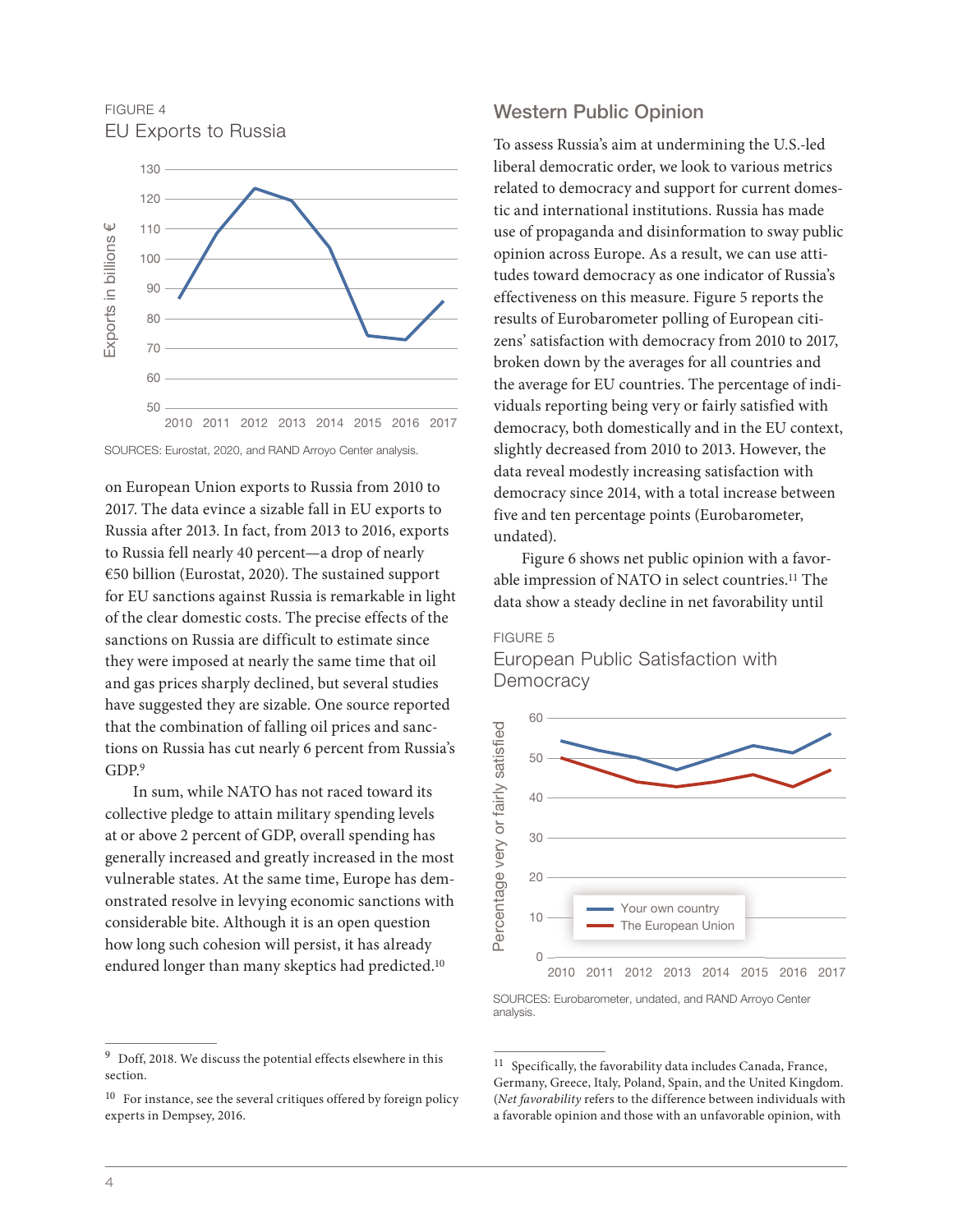#### FIGURE 6 Western Public Favorability (Net) Toward **NATO**



SOURCES: Stokes, 2017, and RAND Arroyo Center analysis.

2013, followed by an increase from 2014 through 2017 (Stokes, 2017). Western publics have demonstrated slightly increasing favorability (just over ten percentage points) toward NATO since the Crimean invasion.12

We also analyzed data measuring select European nations' views on Russia, measured in net favorability. Net favorability is the percentage difference between those with a favorable and unfavorable view (of Russia). These data show that net favorability ratings, though never high, declined precipitously (by an average of nearly 40 percentage points) in most countries in the sample after 2014.13 Since then, Russian net favorability has recovered only marginally—and it remains well below 2013 levels, as Figure 7 shows.

It is possible that Russian influence operations undermined Western confidence in democracy and institutions such as the European Union and NATO, at least relative to what public opinion would have been in the absence of Russian efforts. But if Russia had any success at all, it appears to have been lim-

FIGURE 7 Net Favorability of Russia



ited and eclipsed by other factors that led to general improvements in public opinion in all of these areas since 2014. Meanwhile, Russia has paid a substantial price in terms of its reputation in Europe, which may make it easier for European policymakers to sustain policies that target Russia.

## Russian Costs and Ability to Sustain a Confrontational Foreign Policy

How likely is Russia to sustain its more aggressive pursuit of its foreign policy goals and its confrontation with the West? To partially address this question, we look to costs that Russia has had to pay up until this point. Specifically, we examine various metrics including GDP, foreign direct investment (FDI) flow to Russia, total state revenues, and domestic net approval ratings of Putin.

Figure 8 displays both Russian GDP (on the left vertical axis) and inward foreign direct investment (on the right vertical axis). The data show that after Russia's invasion of Crimea, there was a slight decrease in Russia's GDP, measured in current U.S. dollars, followed by a more precipitous drop through 2016 (World Bank, undated). Additionally, after 2013 there was a steep decline in FDI from external sources to Russia—decreasing from roughly \$69 billion to \$7 billion in 2015—nearly 90 percent (Central Bank of the Russian Federation, undated).

positive numbers indicating a net favorable impression in the population as a whole.)

<sup>12</sup> Trust in the European Union (not shown) demonstrates a similar pattern.

<sup>13</sup> Letterman, 2018. Countries included are France, Germany, Italy, Poland, Spain, and the United Kingdom.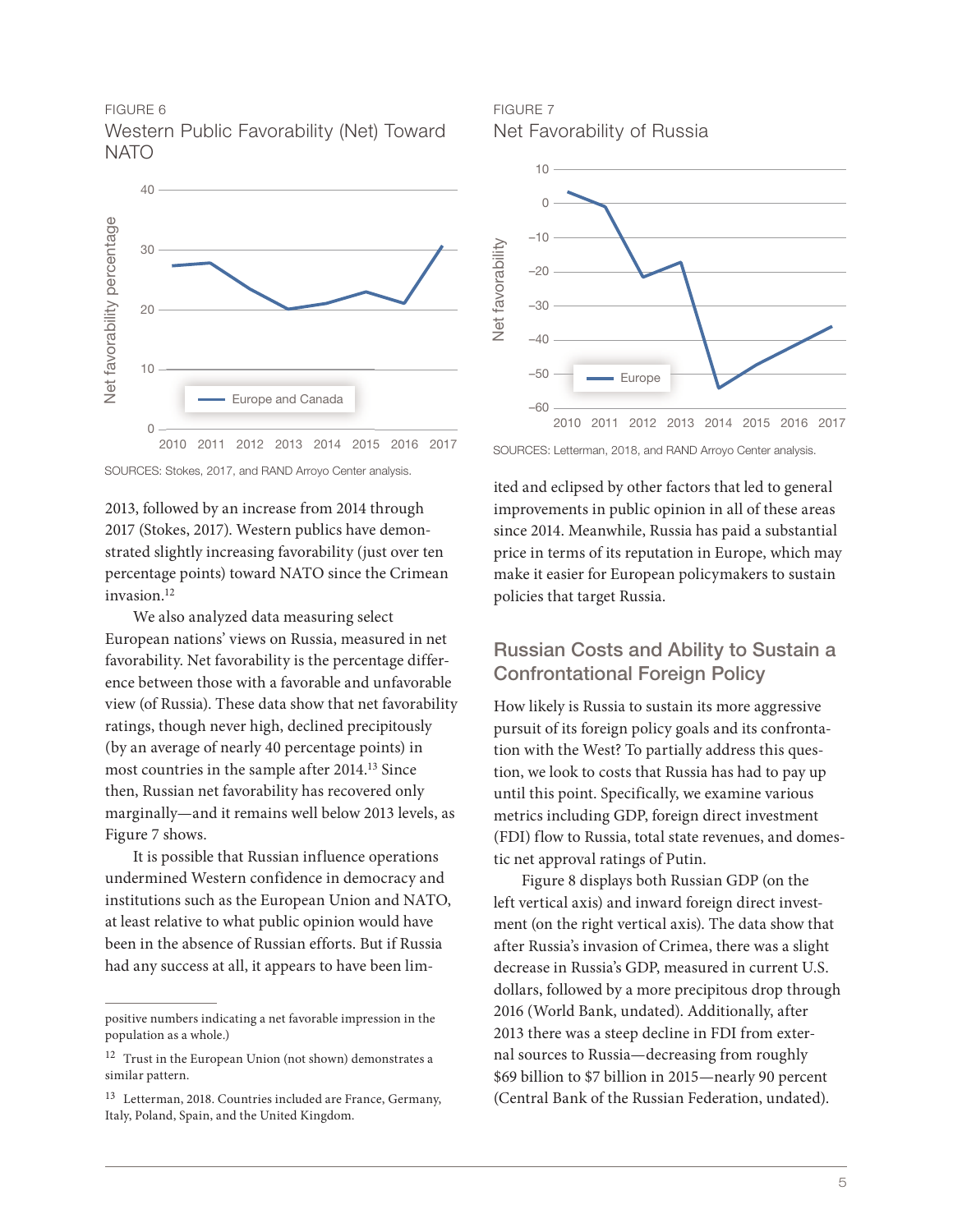FIGURE 8 GDP and Inward FDI to Russia



SOURCES: World Bank, undated; Central Bank of the Russian Federation, undated; and RAND Arroyo Center analysis.

There is a slight recovery after 2015, but the level has remained around \$30 billion, far below pre-Crimea levels. Determining the causes of the declines in GDP and FDI is difficult; oil and gas prices fell at approximately the same time as sanctions were implemented, making it difficult to fully disentangle the effects from these two factors.<sup>14</sup> Observers have found evidence, however, to suggest that sanctions have had a noticeable impact (Doff, 2018).

To what extent have these economic pressures impacted Russian state finances? Figure 9 shows Russian federal revenues, as reported by Russia's Ministry of Finance, from 2010 to 2017. Russia's total revenues nearly doubled from 2010 to 2014, permitting a large expansion in defense spending without corresponding cuts to domestic programs, but they have largely stagnated since that time (Ministry of Finance of the Russian Federation, undated). Additionally, Russia moved to counter some of the macro effects of the sanctions. It initially stemmed its currency depreciation by raising interest rates and employing foreign exchange reserves. Its central bank ultimately switched to a regime of inflation targeting and a free-floating exchange rate. More recently—in the wake of the coronavirus pandemic the Russian central bank cut its benchmark interest

#### FIGURE 9





SOURCES: Ministry of Finance of the Russian Federation, undated,

rate to a record low. In addition to more orthodox monetary policy, prudent fiscal policy—that included an increase to the value added tax—coupled with modest rises in oil prices have permitted Russia to record a strong current account surplus in 2019.15

The costs of Russia's more aggressive foreign policy do not appear to have initially harmed Putin's domestic standing. In fact, as shown in Figure 10, his

<sup>14</sup> The annexation of Crimea and the secession in Ukraine's Donbass region transpired shortly before oil prices tumbled from roughly \$120 per barrel to around \$50.

<sup>15</sup> Perasso, 2019. Russia also raised the pension age by five years for both men and women in 2018.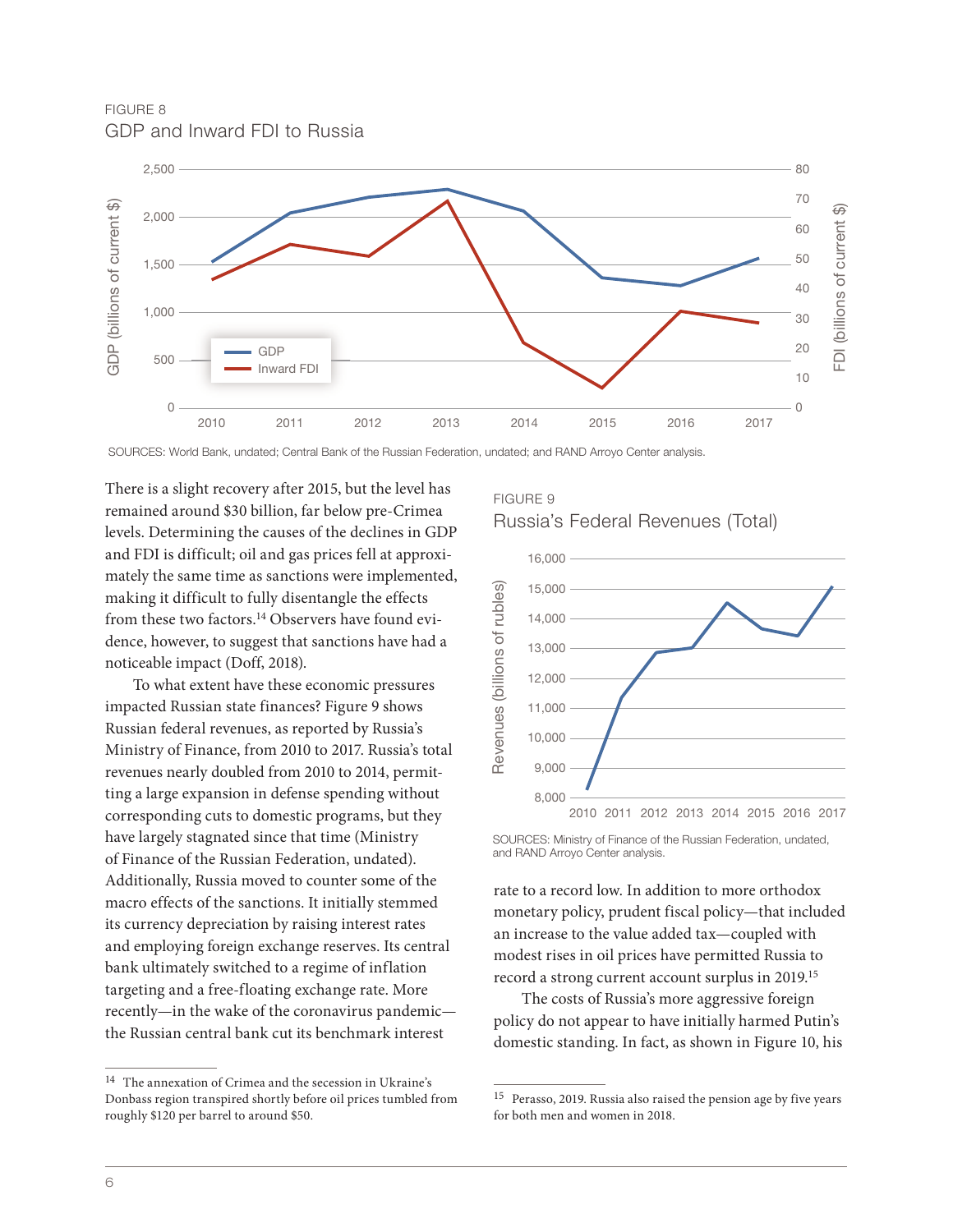#### FIGURE 10

Domestic Net Approval Rating of Vladimir Putin



SOURCES: Yuri Levada Analytical Center, undated, and RAND Arroyo Center analysis.

NOTE: Observations are from May of each year.

net approval ratings enjoyed a massive boost in the wake of the Crimean invasion.<sup>16</sup> After that initial lift, however, his net approval slipped somewhat. More recently, there are indications of continued erosion of public support for Putin and his administration (Fokht, 2019). Years of economic hardship have left average Russians feeling poorer. Real incomes have fallen for five of the past six years and are about 10 percent below their 2013 levels (Foy and Seddon, 2019). In fact, Putin's current domestic support has fallen since 2017.<sup>17</sup> The popularity spike Putin enjoyed in the wake of the 2014 annexation of Crimea has somewhat dissipated. Month-long anti-Kremlin protests emerged in Russia's far east in the summer of 2020 after the dismissal and replacement of a local governor by Putin.

#### Summary of Trends

The overall picture presented here suggests that the West has maintained considerable pressure on Russia. Moreover, public confidence in both national governments and international institutions such as the EU and NATO has actually improved somewhat (on average). Meanwhile, state elites in the West have so far kept up a relatively united front, sustaining sanctions longer than many skeptics had expected and finally arresting the decline in European military spending (although levels remain far lower than Washington has repeatedly insisted that NATO allies maintain). Russia has experienced some economic costs as a result of these sanctions, and it has experienced a sharp decline in Western public perceptions. At least in the short term, however, these costs have been entirely manageable, and indeed Putin and his administration have benefited (at least in the short term) from Russian public support for his more assertive policies. In the long term, however, this looks to be changing.<sup>18</sup>

## Overview of Hostile Russian **Activities**

The geopolitical and economic trends we've described suggest that Western resolve against Russia has proven remarkably resilient, hindering Russian global influence. Moreover, Russia's domestic situation is marked by economic difficulty and political uncertainty. Concurrent with such pressures, how has Russia responded in terms of the threat it presents to the West? In an effort to address this question, in this section we provide an overview of hostile Russian activities. Because Russia's behavior varies considerably across geographic regions, we have divided our analysis into discussions of six regions, with a focus on the EUCOM, CENTCOM, and AFRICOM areas of responsibility. The specific countries examined here are Afghanistan, Bulgaria, Central African Republic, Czech Republic, Estonia,

<sup>16</sup> Yuri Levada Analytical Center, undated. This pattern of short-term "rally around the flag" effects, followed by declines as the costs of foreign adventurism become apparent, is a common one, well documented in the international relations literature. See, for instance, Mueller, 1970; Jordan and Page, 1992; Lian and Oneal, 1993; and Baum, 2002.

<sup>17</sup> Foy and Seddon, 2019. The margin of error for the poll is not given but may indicate the trend is slightly overstated.

 $^{18}\,$  For instance, promises of military success in Syria have largely been forgotten, as the Russian army has become more bogged down in the country's civil war and the number of Russians killed continues to mount. See Foy and Seddon, 2019.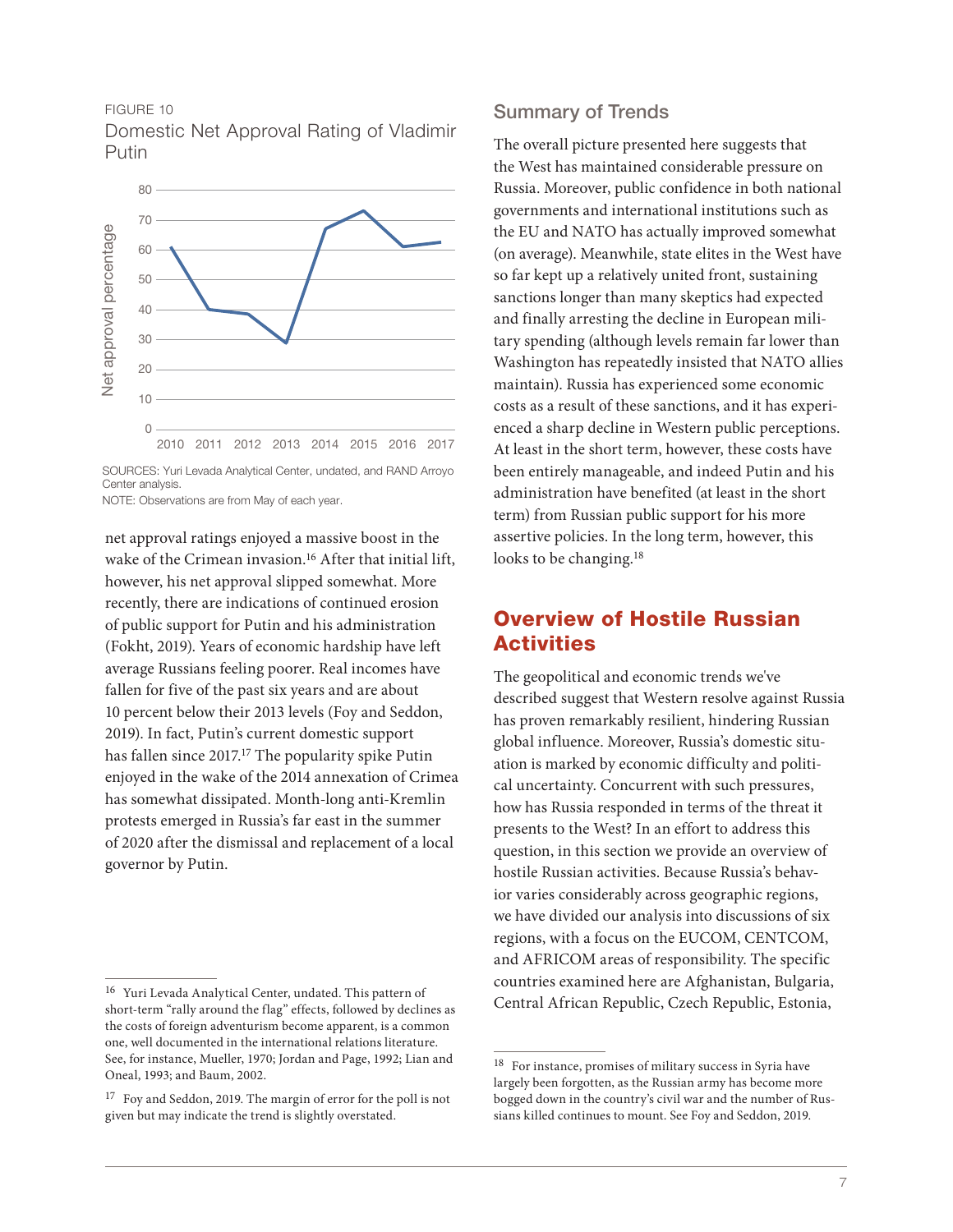The spectrum of Russian hostile activities is wide, ranging from readily detectable actions, such as irregular warfare and cross-border incursions, to more opaque efforts, such as covert information campaigns.

Finland, France, Georgia, Hungary, Iraq, Kosovo, Libya, Montenegro, Serbia, Slovakia, Sudan, Sweden, Syria, Ukraine, and the United Kingdom.

#### Definitions, Scope, and Methodology

Russia has engaged in various types of hostile activities that are intended to undermine the target state's political stability, the state's relationship with the United States or the West, or the cohesion of Western institutions.19 "Hostile" activities, as understood here, are activities that include deception (including covert action), coercion, or intimidation and activities that are otherwise illegal under national or international laws but fall short of the use of conventional or nuclear forces for intimidation or coercion. The spectrum of these activities is wide, ranging from readily detectable actions, such as irregular warfare and

cross-border incursions, to more opaque efforts, such as covert information campaigns. Unsurprisingly, the extent and the character of such activities varies across the world, and, in this section, we adopt one approach to assessing and describing the intensity and variation of the threat presented by these activities both across and within the regions we examined.

To assess the threat presented by Russia's multifaceted activities, we distinguish between two main realms.20 First is the *cognitive realm*, which encompasses activities whose initial, direct effects are aimed at the decisionmaking processes or perceptions within a target state. Russia uses activities in the cognitive realm try to influence a target state's public opinion or decisionmakers, or simply to sow confusion and dissension within the target state.

Within the cognitive realm, we distinguish among three categories of efforts:

- *• Overt information efforts*, which are activities conducted in or through the information environment where the identity of the actor's connection to the Russian state is overt. This includes activities of Russia's state-sponsored media, such as RT and Sputnik, as well as communications by Russian officials. What distinguishes hostile uses of these tools from ordinary public diplomacy is these actors' dissemination of disinformation and propaganda21 (alongside other content).
- *• Covert information efforts*, which are activities conducted in or through the information environment, where the identity of the actor's connection with Russia is hidden. This includes activities of state-sponsored media or state actors acting covertly, and actors whose connection to the Russian state is obscured (as was the case with the now infamous and

 $^{19}\,$  We note that not every channel or tool of influence that Russia employs in its relations with other countries constitutes an irregular threat. Thus, we sought to focus on those aspects of Russia's influence that go beyond normal activities that states ordinarily engage in in the course of their relations with other countries.

 $^{20}\,$  These realms are sometimes colloquially referred to as *domains*, which sometimes has other connotations. To avoid confusion, we use the term *realm*.

<sup>21</sup> We define *disinformation* as "false, incomplete, or misleading information that is passed, fed, or confirmed to a target individual, group, or country" (Shultz and Roy, 1984, p. 41). We define *propaganda* as "the deliberate, systematic attempt to shape perceptions, manipulate cognitions, and direct behavior to achieve a response that furthers the desired intent of the propagandist" (Jowett and O'Donnell, 2012, p. 7).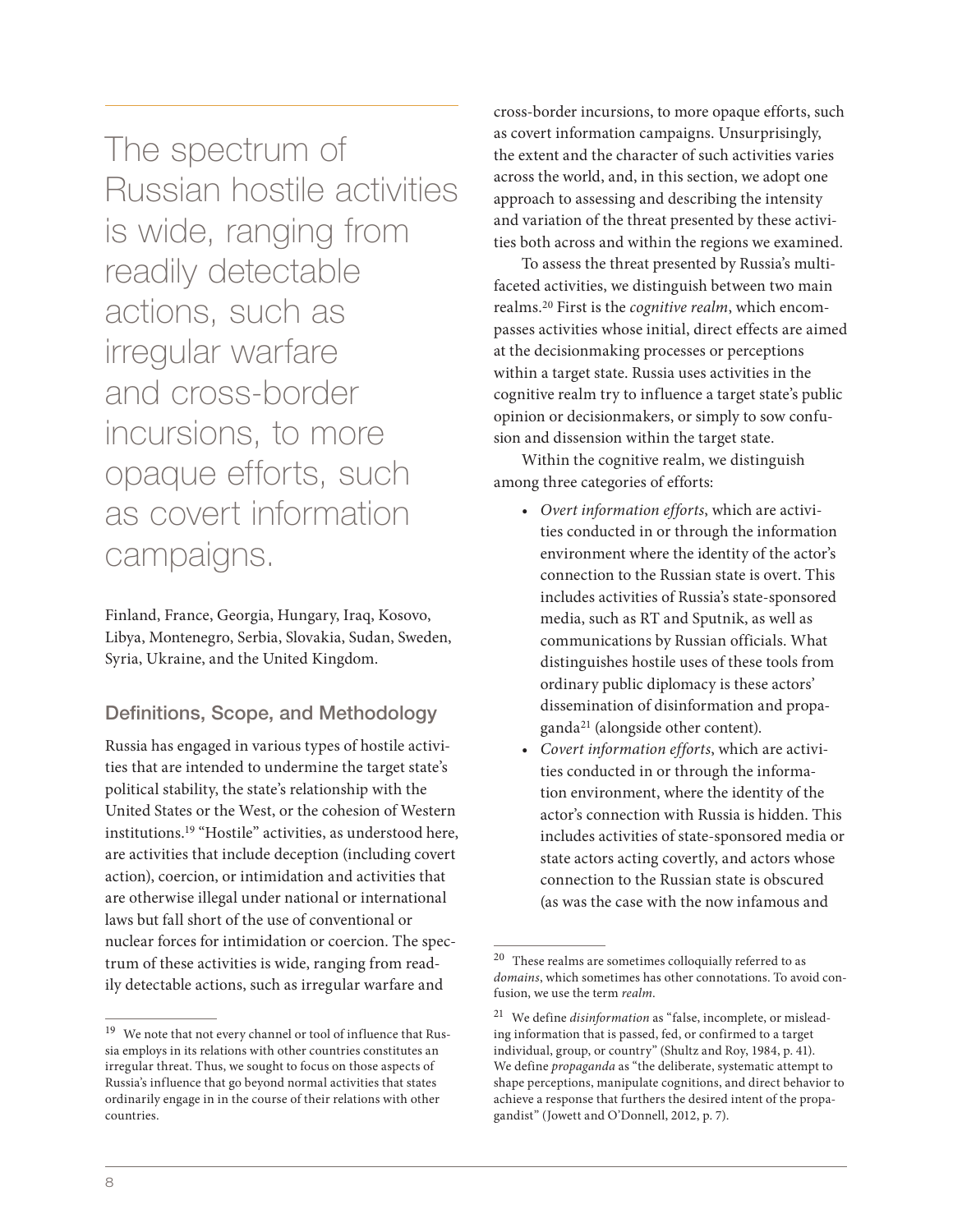exposed Internet Research Agency, or the "troll farm").22

*• Covert or illegitimate political support*, which includes tangible support or sponsorship for political actors, events, or forces that is not formally recognized or acknowledged by the Russian state, and (overt or covert) support for political actors whose legitimacy is not recognized by the international community.23

The second is the *physical realm,* which encompasses activities whose initial, direct effects are aimed at the target state's material capabilities, such as key infrastructure and military forces. Within this realm, we also distinguish among three categories of efforts:

- *• Overt state actions*, which are conducted in the physical territory of a country—where the identity of the actor's connection to Russia is overt. This includes, for example, military exercises or shows of military force by uniformed forces.
- *• Covert state actions*, which are activities conducted in the physical territory of a country where the identity of the actor's connection to Russia is hidden. This includes, for example, operations by Russian intelligence and military operating covertly behind enemy lines.
- *• Actions by nonstate actors*—actors who are not officially connected to the Russian state, or whose connections to the Russian state are concealed. These actors or their proxies have a physical presence in the target state and offer tangible support to actors or forces within the target country. This includes, for example, both covert and overt activities by private military contractors (PMCs).

Measuring the level of threat posed by these various Russian activities is inherently challenging. The full extent of Russian activities is unclear, and their effects—especially over time—are extremely complex. In an initial step to characterize Russian irregular threats, we assessed the *intensity* of the threat presented by Russia's efforts within the cognitive realm as either high or low. Within the physical realm, we assess intensity high, medium, or low.24 These assessments represent qualitative judgments about the level of threat, which is in large part a function of how much attention and effort Russia and its agents place on the region or particular countries within each realm. Importantly, assessments of Russia's *level of effort* cannot be neatly separated from the extent of *target states' vulnerabilities*. For example, long-standing historical ties between Russia and target states make the latter more vulnerable to Russia's efforts. This may be because of cultural similarities, historical alliances, or other factors. It is not surprising, therefore, that there is generally more evidence of Russia's efforts to influence these more vulnerable target states. This is particularly important in the cognitive realm, where the reach of Russia's efforts depends significantly on the willingness of local actors to take up and spread content favored by Russia. We are therefore mindful in our threat intensity assessments not to conflate a surfeit of Russian activity with high threat, particularly in countries not particularly prone to Russian messaging and hostile overtures. Thus, our assessments of threat intensity incorporate both the level of Russian effort and, to some extent, the underlying target state vulnerabilities.

The intensity scale we use in this stage of the analysis is defined in somewhat different terms in each realm. In the cognitive realm, low-intensity activities employ relatively few tools or tactics of influence, tend to reach smaller audiences, and involve intermittent efforts. Activities that are higher in intensity tend to use multiple tools and tactics of influence, reach broader audiences, and involve

<sup>22</sup> On the Internet Research Agency and the election trolls, see Barrett, Horwitz, and Helderman, 2018.

<sup>&</sup>lt;sup>23</sup> This category includes primarily buying political influence—providing financial or other resources to political actors, media, nongovernmental movements, etc.—by the state or entities acting in the interests of the state (e.g., oligarchs). This also includes overt support to internationally unrecognized separatist forces and breakaway regions, because such actions challenge arrangements regarding sovereignty that are widely perceived as legitimate. However, we exclude support for direct violent actions or armed groups, which we classify largely as maneuvers aimed at the physical realm.

 $^\mathrm{24}$  Because of the challenges of precisely defining threat levels in the cognitive realm, we have elected to use a simplified, dichotomous coding of threat intensity: high or low. Activities in the physical realm permit a slightly more detailed assessment: high, medium, or low.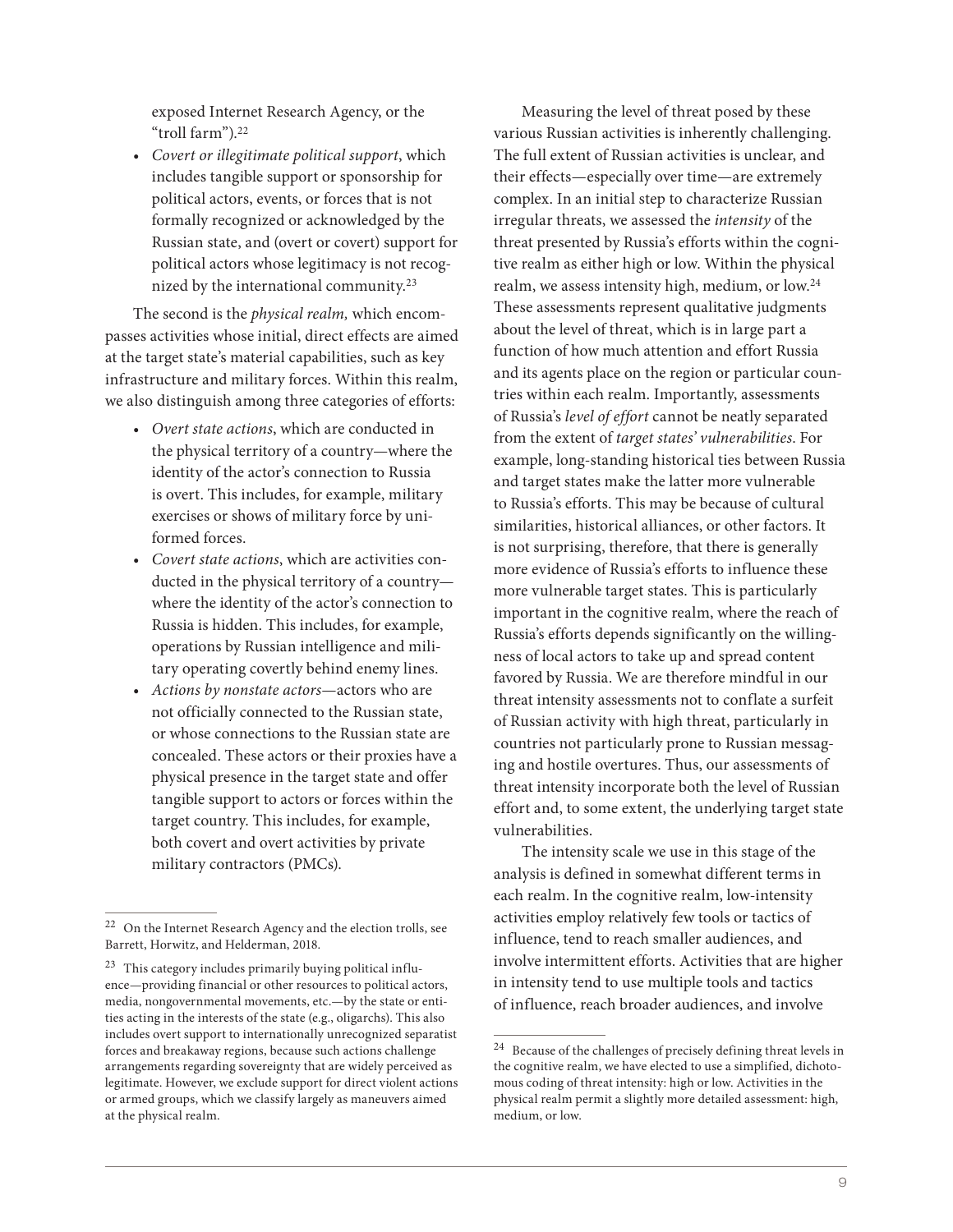a greater continuity of effort through time. In the physical realm, low-intensity activities are steadystate activities that are usually pursued in peacetime and used to develop access and relationships in a country or with segments of a country's population. Low-intensity activities are also typically low-volume and employ few actors and tools. For example, normal military exercises are a low-level overt state action. Clandestine state actions at this level of intensity include cultivation of physical sympathetic proxies, and nonstate actions include establishing a limited mercenary presence.

Medium-intensity activities in the physical realm entail targeted campaigns against a country's leadership or subgroup of the population. At this intensity level, volume of activity is moderate, with ebbs and flows involving a specific set of actors or tools. For example, a state may conduct unusually "aggressive" military exercises or threaten weapon deployment for a show of force or coercive purposes. Clandestine state action examples include elevated or more targeted intelligence recruiting campaigns against political or military officials. Nonstate actions in this category include, for example, the provision of training, instructions, or even weapons to proxy groups.

High-intensity activities are those ordinarily pursued only in crisis or wartime. These activities typically involve multiple actors and tools that, if successfully executed, often have irreversible kinetic and nonkinetic effects. This includes irregular warfare activities, such as assassination and sabotage; largescale violent protests led by sympathetic proxies; and armed conflict. See Table 1 for a summary of the intensity scale across both realms.

This report focuses its analysis on the areas of responsibility of EUCOM, CENTCOM, and AFRICOM. We further distinguish activity within six regions:

- former Soviet states (excluding the Baltics)
- Balkans
- active conflict zones (e.g., Syria, Afghanistan)25
- NATO states
- non-NATO European states
- rest of the world.

These regions were identified by reference to Russia's interests and foreign policy goals in relation to each: For instance, Russia's interest in influencing former Soviet states is far stronger than for the rest, and its foreign policy goals toward states that are already part of NATO are different from the goals vis-à-vis states that are not members of the alliance.

We do not attempt to present comprehensive or comparative review of all countries within EUCOM, CENTCOM, or AFRICOM. Instead, within each region, we selected specific countries to illustrate the

TABLE 1

|        | <b>Physical Realm</b>                                                                                                                                                                                       | <b>Cognitive Realm</b>                                                                        |
|--------|-------------------------------------------------------------------------------------------------------------------------------------------------------------------------------------------------------------|-----------------------------------------------------------------------------------------------|
| High   | Activities pursued in crisis or wartime of highest<br>intensity. Includes irreversible kinetic and<br>non-kinetic effects. High volume with multiple<br>actors and tools.                                   | Use of multiple tools and tactics of influence and<br>some continuity of effort through time. |
| Medium | Targeted or intense activities against a country's<br>leadership or subgroup. Moderate volume with<br>ebbs and flows, with a specific set of actors or<br>tools.                                            |                                                                                               |
| Low    | Steady-state or typical activities pursued<br>in peacetime. Used to develop access and<br>relationships in a country or with segments of a<br>country's population. Low-volume with few actors<br>or tools. | Use of relatively few tools or tactics of influence,<br>efforts are usually intermittent.     |

Intensity Definitions: Physical and Cognitive Realms

 $^{25}\,$  Ukraine is treated as part of the former Soviet Union but is also a case of an active conflict zone.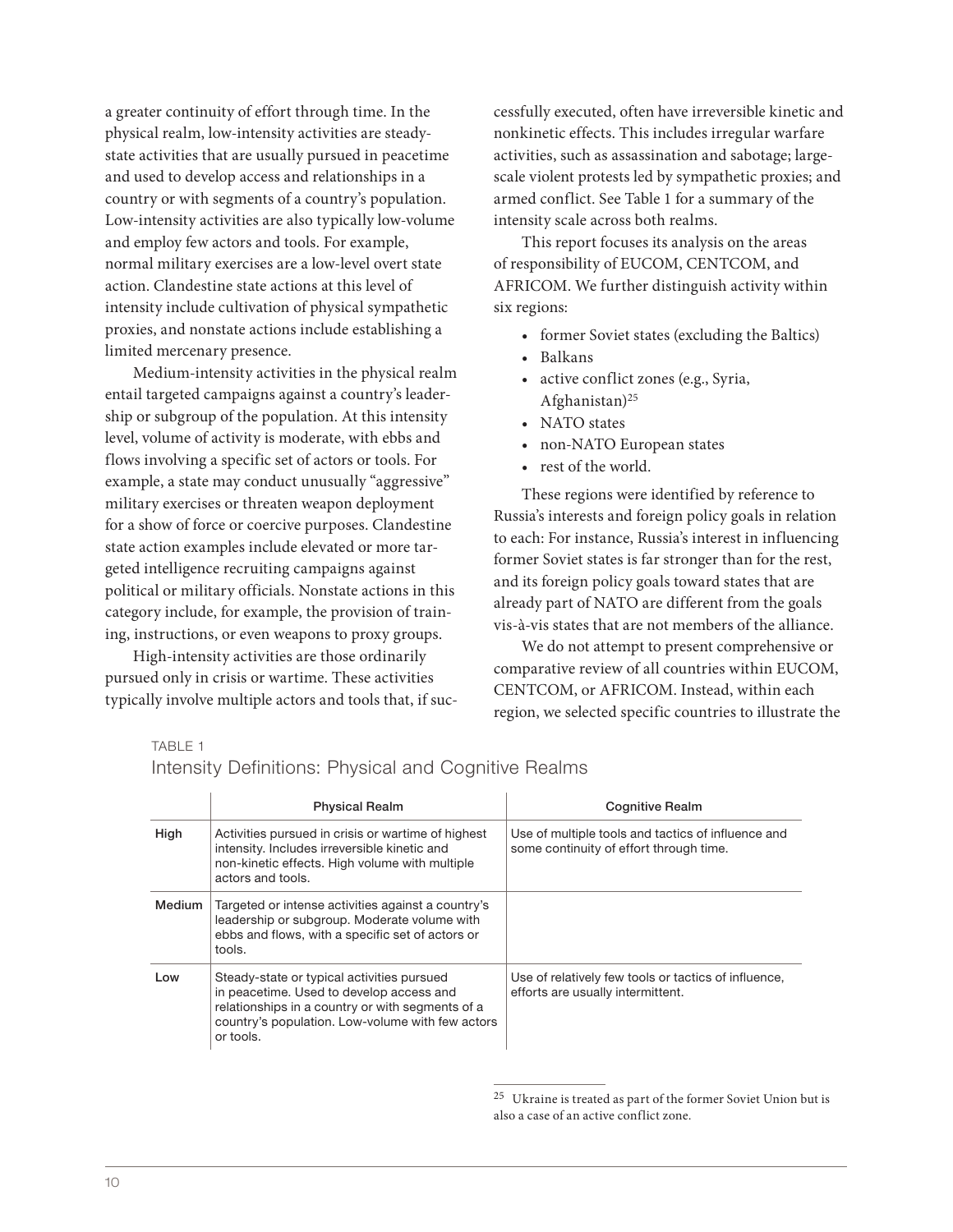spectrum of Russian activities. The availability of evidence of Russian hostile activities in the cognitive and physical realms also played a role in country selection.<sup>26</sup> To be clear, we do not claim to identify countries with the most or least intense threat activities in either realm. Because many of these activities have been brought to light since 2014, we overwhelmingly focus on post-2014 activity.

To conduct the assessment of the threat presented by Russia's hostile activities in the two realms, we reviewed a range of sources, including news reports, investigative efforts, and research by academics and think tanks. We identified the relevant hostile activities by Russian actors that are most supported by evidence, which we then used to assign an intensity level to each country selected in each of the two realms. The intensity assessed can and does differ across the two realms in the same country. Moreover, because intensity levels are not defined identically across the two realms, our assessments are not intended to be combined for a one-dimensional summary assessment of the threat intensity for individual countries. Instead, we emphasize that the threat presented by Russian hostile activities is multidimensional, and individual countries can experience high levels of such activities in one but not another realm. Finally, in part because the evidence base is not uniform across the two realms for each country, for some of the countries we offer an assessment of only one of the two realms.

Below, we describe the hostile activities in the selected countries in each region.

## Former Soviet States (excluding the Baltics)

Russia retains robust economic ties with the former Soviet Union states and is the dominant military and political power in the region. Cultural and social ties are also strong based on shared Soviet history, which facilitates Russian operations in this region. Russia's primary security interests for this region is to maintain its position as the dominant regional power, particularly with respect to military and political affairs.

In the cognitive realm, this is the region where Russian activities present the most intense threat. In large part, this is because the Russian language is spoken and understood widely, which affords a broad reach for Russian-language media and other content. Russia conducts a significant part of its activities in the cognitive realm through overt information channels: In particular, Russia's direct transmission of content through domestic television channels and radio is ample and wide-reaching.27 The country's covert information efforts are less well publicly reported outside a few cases, but evidence suggests that these are present and continuous and range from social media phishing and disinformation campaigns to covert support for information outlets.28 On the political support side, owing to durable and persist-

<sup>28</sup> For example, in 2017, the University of Toronto's Citizen Lab uncovered "a large phishing and disinformation campaign against over 200 targets in 39 countries," including many former Soviet countries. Linked to the GRU, although circumstantially, the operation hacked and selectively leaked sometimes "tainted" (i.e., altered) emails of politicians, government officials, military personnel, and important figures in extractive and finance industries. See Hulcoop et al., 2017, reported by the Alliance for Securing Democracy's Authoritarian Interference Tracker website. In another example, Facebook recently took down 364 pages operating in the former Soviet Union (as well as Central and Eastern Europe) over the past few years, which were covertly set up by Sputnik, see Satariano, 2019, and Gleicher, 2019. For grounds for suspicions that various news outlets and websites are secretly funded or set up by Russia, see Senate Committee on

<sup>26</sup> For some countries, we assess only a single realm. This is largely due to the availability of country-specific information related to each realm.

 $^\mathrm{27}$  Russian domestic channels are widely available and popular with audiences. On Moldova, see, for example, Curararu, 2018 ("for two-thirds of the top television channels [10 out of 15], the most watched are mostly broadcasts and programmes in Russian"). See Jardine, 2015, on Kazakhstan ("with the largest Russian population in Central Asia, . . . most cable TV packages in the country include all the Russian channels") and Belarus ("Russia's major TV channels—the First Channel, RTR, NTV, Ren-TV—are part of Belarus' mandatory generally accessible TV package—9 channels whose dissemination is organized and sponsored by the Government"). Moreover, Sputnik operates in all the former Soviet languages and has offices everywhere except Turkmenistan (Jardine, 2015). RT is present as well, and Russian social media is widespread (see Curararu, 2018, on Moldavia, and Jardine, 2015, on Kazakhstan). Russia's influence is somewhat limited by recent countermeasures adopted by some former Soviet Union countries: notably Ukraine (discussed later in this section) but also Georgia and Moldova. See Barbarosie and Coalson, 2018; Tughushi, Meskhi, and Ananeishvili, 2018. Thus, the official pro-Kremlin media is not as popular in Georgia, with only one TV network identified as pro-Russia.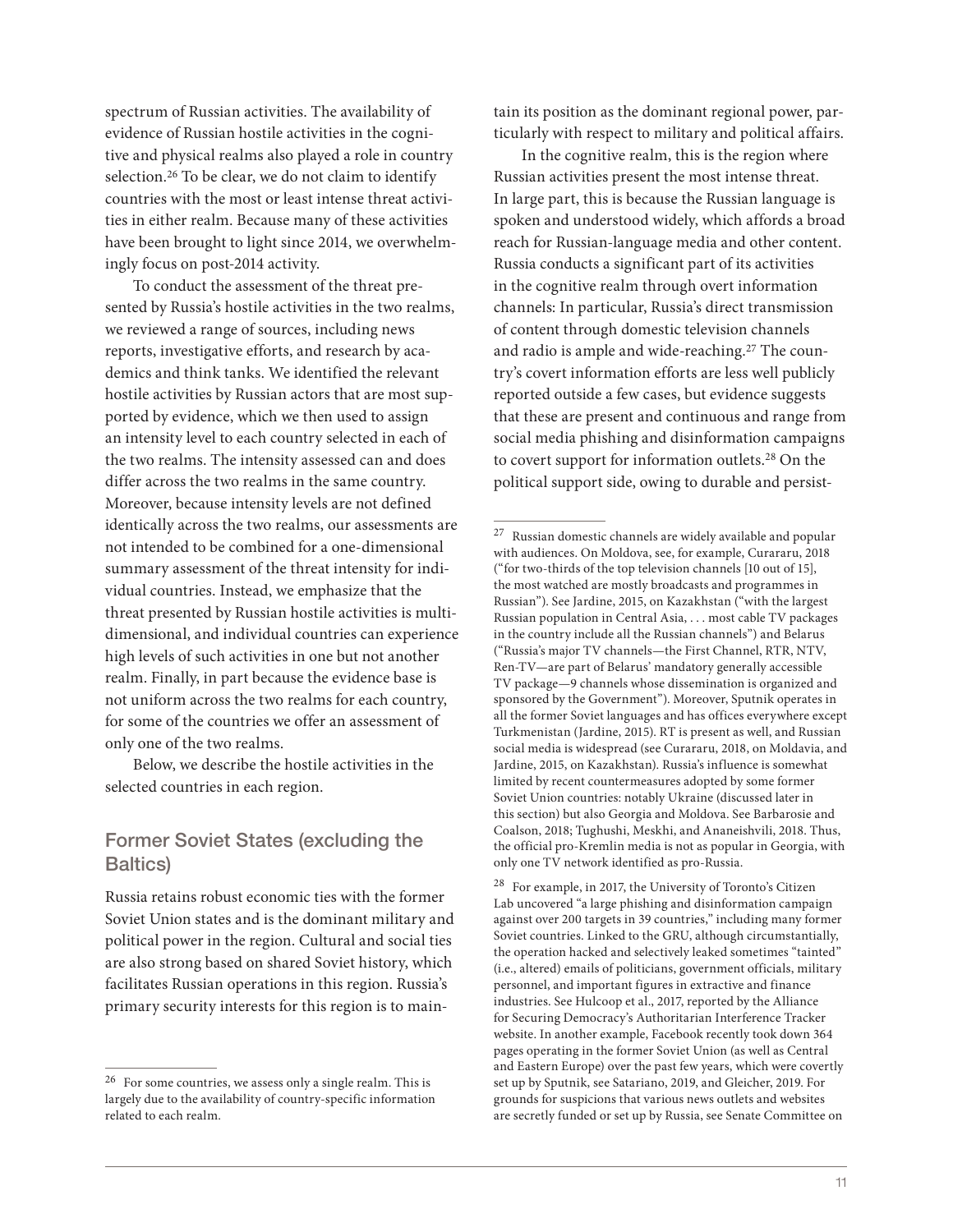ing historical ties, Russia retains hidden or opaque connections to ex-Soviet political actors in this region.29 Russia also supports figures in the unrecognized separatist or breakaway regions in Ukraine, as well as in Georgia (South Ossetia and Abkhazia) and Moldova (Transniester).30 Russia does not always use its multiple vectors of influence for purposes hostile to each of the states in the region, but it can easily deploy them to such purposes as the need arises. For example, Russia conducted a propaganda campaign using such channels in Belarus, one of Russia's closest allies since the Soviet collapse, angered by President Alexander Lukashenka's efforts to improve relations with the EU.<sup>31</sup>

Within the physical dimension, Russia's efforts across the former Soviet states are uneven. Russia has used military force in the region twice in ten years to prevent countries from leaving its orbit and becoming more pro-Western in orientation. Russia illegally occupied two separatist republics, South Ossetia and Abkhazia, in August 2008, shortly after NATO and Georgia discussed NATO membership. Russia maintains one military base in each region, along with border guards, and has issued Russian passports to occupants of these separatist regions.

#### The Balkans

Russia sees the Balkans, as a prominent Russia expert Mark Galeotti explains, "as a critical piece in a new, broader 'Great Game,'" in which Russia, Europe, and the United States "will seek to gain advantage and apply leverage in the region in the pursuit of wider goals that have little to do with Balkan politics" (Galeotti, 2018, p. 16). Broadly speaking, Russia has two sets of overarching goals in the region: discrediting and undercutting Western institutions and establishing Russia as a powerful actor in the region.32 Because of Russia's historical ties to the Balkans, cultural affinities (notably, the influence of the Orthodox Church), and the NATO bombings in the 1990s, Russia's agenda and its narratives find support among some Balkan audiences—in particular, the Serbs.33 Russia's activities in the Balkans center on promoting their shared historical and cultural ties, promoting anti-NATO or anti-Western sentiment, collecting intelligence on NATO activities, and fomenting violent nationalism or anti-immigration tendencies.

In the cognitive realm, outside the former Soviet Union, it is in this region that Russia's activities are likely most intense, on par perhaps with only a few Central or Eastern European countries. Russia has little control over media outlets that would allow it to propagate its narratives directly in the region, as it does in some former Soviet countries.<sup>34</sup> Nonetheless, Russia has carved out a significant space in the information environment in the Western Balkans and Bulgaria through its *overt information efforts*. In particular, the media in most of the Western Balkans

Foreign Relations, 2018, p. 74; IREX, 2017, p. 154; and Popescu and Zamfir, 2018, p. 171.

 $29$  On Russia's ties and influence on Georgia's wealthiest oligarch, see, for example, Banco, 2014, and Popescu and Zamfir, 2018, p. 189.

<sup>30</sup> For example, see Gerrits and Bader, 2016. This allows Russia to affect outcomes, such as elections: For example, see Minzarari, 2019.

<sup>&</sup>lt;sup>31</sup> See the Alliance for Securing Democracy's Authoritarian Interference Tracker website (2016), quoting MacKinnon (2017) in describing how Russia wages an aggressive propaganda campaign against Belarusian president Lukashenko:

In the fall of 2016 . . . Russian state-sponsored media, such as "government-run entities like the First Channel and Regnum news agency," engaged in an aggressive propaganda campaign against Belarus and its president Aleksandr Lukashenko. The campaign started after Lukashenko attempted to improve the country's relations with the EU, implement a visa-free regime for citizens of European countries, and rebutted Russia's attempts to establish a military base in Belarus. Some of the narratives included claims that Belarus was becoming a fascist state like Ukraine, that the Belarusian language was inferior to Russian, and that Lukashenko was ready to betray Russia.

<sup>32</sup> See, for example, Zakem, Rosenau, and Johnson, 2017, p. 16. Galeotti describes the Russian interest in the Western Balkans as three-fold: "Acquire a role as a regional player and power," "stymie further NATO expansion," and "exploit potential EU expansion (and its potential failures)" (2018, pp. 9–10). Also see Bugajski and Assenova, 2016, p. 219.

<sup>33</sup> See, for example, Sajkas and Mijovic, 2016:

Due to historic ties, steady influence of the Christian-Orthodox Church, and the NATO bombing of the former Yugoslavia in the 1990s, citizens of the republics of Serbia and Montenegro are deeply divided over the relationships with the West and Russia, making it a welcoming ground for business, policies, and the messaging coming from Moscow.

<sup>&</sup>lt;sup>34</sup> For example, RT has failed to launch a channel in Serbian, Croatian, or Bosnian (Bechev, 2017, p. 231).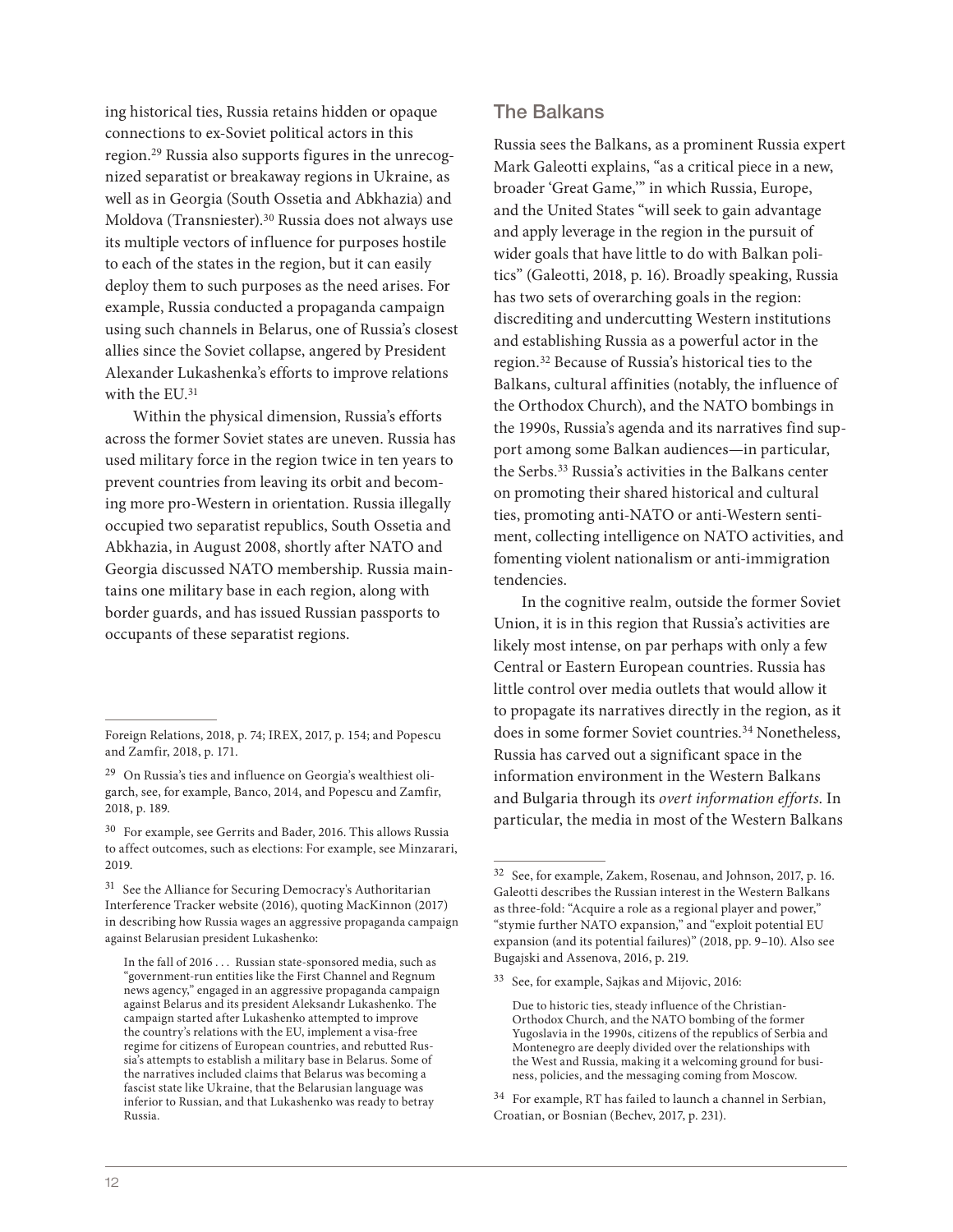is underresourced and insufficiently professionalized; its lack of resources to produce their own content led to many outlets "becoming increasingly reliant on stories from pro-Kremlin sources," such as the Sputnik news agency.35 Russia is thus able to rely on local media to disseminate its content broadly, without needing more extensive investments (Prague Security Studies Institute, 2019). Russia is suspected of *covert information activities* in the region as well in the cases of Serbia, Montenegro and Bulgaria. Alongside Russia's many overt relationships with Balkan political actors, Russia's activities likely cross the line into *covert and illegitimate political support*, such as its cultivation of nationalist and separatist forces in the region, particularly in Bosnia-Herzegovina (Salvo and De Leon, 2018, p. 3).

Within the physical realm, Russia likewise has multiple access points into the region. Russian physical activity in the Balkans is the most active in Bulgaria and Serbia, where it is considered mediumintensity, and Russia uses a mixture of the following tools:

- military pressure
- covert operations
- concealed support to pro-Russian proxy groups, including paramilitary training or recruiting local fighters to join Russian mercenary groups
- facilitating exchanges between Russian nationalist and Balkan nationalist groups
- running state-sponsored pro-Russian youth camps (Sukhankin, 2018c).

## Active Conflict Zones

Russia is involved, to various degrees, in several conflict zones around the world, most notably in the Middle East. Military and intelligence forces provide overt and covert support to Russia's allies in the region. Moscow also facilitates the use of PMCs in the Middle East, both to support ongoing military operations and to support commercial opportunities for Russian companies such as Wagner. For example,

Wagner reportedly has signed lucrative contracts to defend energy infrastructure in Syria and in Libya ("The Last Battle of the Slavonic Corps," 2013). Russia's operations in the physical realm are often accompanied by related overt and covert activity in the cognitive realms, aimed at both shaping the narratives about a given conflict internationally and affecting perceptions and behaviors on the ground in the conflict zone.<sup>36</sup> In the conflict zones, we focus on activities in the physical realm, offering an overview of cognitive-realm activity only in the Syrian case, where it is best documented.

Because PMCs and their operations are not well known, we have compiled a list of these actors and their suspected areas of operations (Table 2).37

## NATO Europe

Russia's efforts in the cognitive realm in NATO European countries are uneven, with the threat more intense in the Baltics and some Central and Eastern European countries than in most Western European countries. Although Russia attempts to direct a steady stream of propaganda into Western Europe, and its covert information activities peak around politically significant events such as elections and referenda, content promoted by Russian actors often does not gain much traction.<sup>38</sup> In part, this is due to higher media professionalism and a smaller "alternative media" universe in parts of Western Europe, compared with some Eastern and Central European countries.39 On the political support front, there are

<sup>35</sup> Sputnik also operates Romanian, Moldovan, and Greeklanguage websites, as well as a radio station in Serbia (Russell, 2017).

<sup>36</sup> Where Russia is supporting actors in the context of armed conflict, such support would ordinarily fall into the physical, rather than cognitive realm.

<sup>37</sup> Bingham and Muzyka, 2018; Dyner, 2018; Gostev, 2016; "The Last Battle of the Slavonic Corps," 2013; "St. Petersburg Sends Contractors to Syria," 2013; Leviev, 2018; Marten, 2019a, 2019b; Ostensen and Bukkvoll, 2018; Rimma, 2018; Sukhankin, 2018a, 2018b, 2019.

<sup>38</sup> Vilmer, 2019. Likewise, German expert Constanze Stenzenmüller (2017) argues that in spite of continuous information efforts directed at Germany, Russian actors have faced challenges: for instance, "RT and Sputnik . . . have had difficulty hiring German-language staff, and their output has consequently been noticeably low-grade."

<sup>39</sup> On France and its media culture, see Vilmer, 2019. By contrast, as Jakub Janda and Ondrej Kundra write of the Czech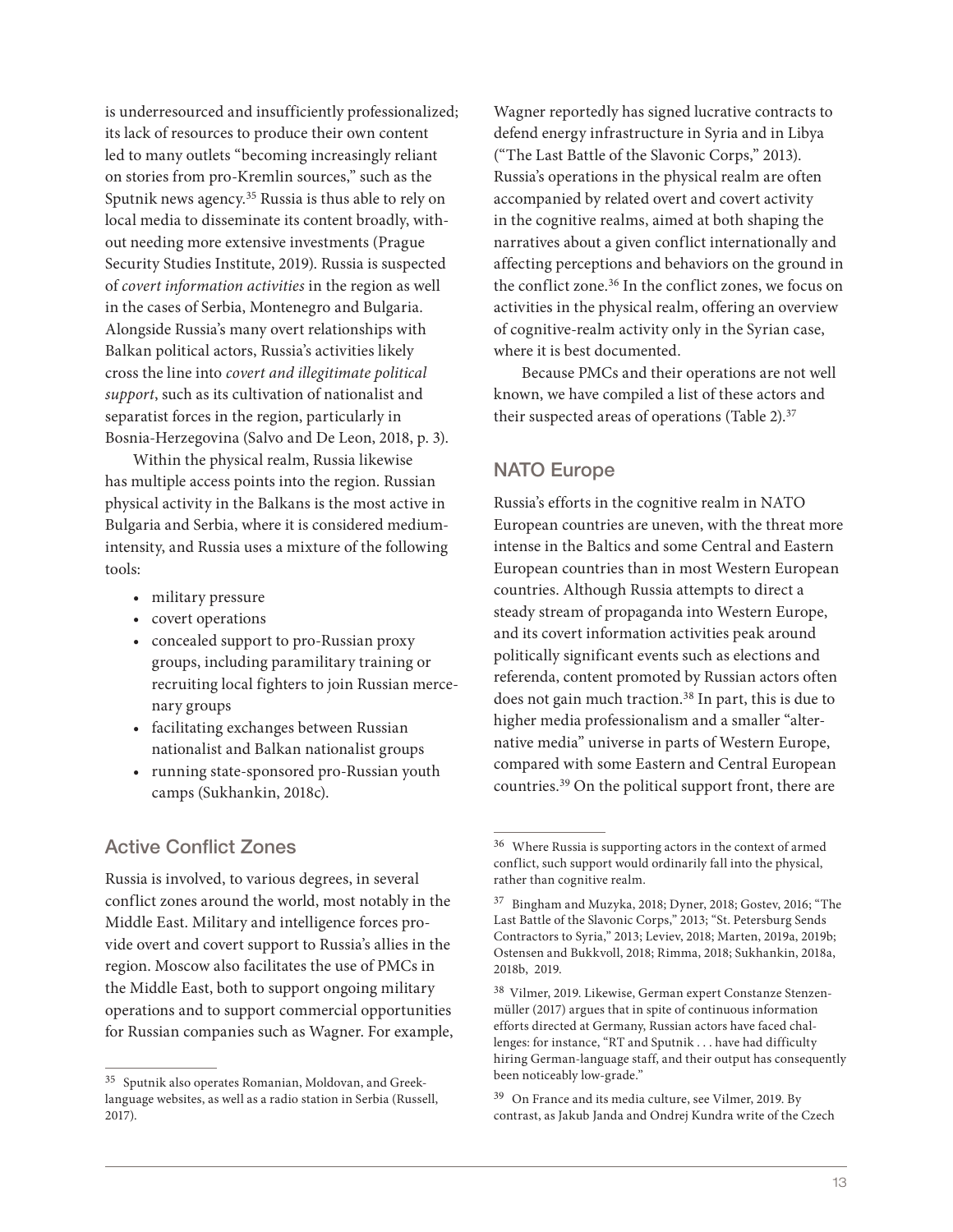## Table 2 Russian Private Military Contractors in Select Countries

| Name                                     | <b>Missions</b><br>(all are outside Russia)                                                                 | Personnel<br>Background                                                           | Area of<br>Operation                                          | Confidence<br>Level |
|------------------------------------------|-------------------------------------------------------------------------------------------------------------|-----------------------------------------------------------------------------------|---------------------------------------------------------------|---------------------|
| Antiterror-Orel<br>(no longer active)    | Sapper operations, security for<br>Russian businesses in Iraq                                               | Former GRU or<br>former FSB Spetsnaz                                              | Iraq                                                          | Moderate            |
| Cossack groups<br>(various)              | Combat support, border<br>protection, counterterrorist<br>operations                                        | Cossacks                                                                          | Ukraine, Syria,<br>Chechnya                                   | Moderate            |
| ENOT Corp.                               | Combat support                                                                                              | Former SOF                                                                        | Eastern Ukraine, Syria                                        | Moderate            |
| Feraks Group                             |                                                                                                             | Former military officers                                                          | Iraq, Afghanistan, Sri Lanka                                  | Low                 |
| Moran Group                              | Maritime security services<br>(ships, ports), energy security,<br>hostage rescue                            | Former SOF, Airborne                                                              | Indian Ocean, Gulf of<br>Guinea, Nigeria, others              | High                |
| Patriot                                  |                                                                                                             | Former military, SOF                                                              | Syria, Sudan, Central<br>African Republic                     | Low                 |
| <b>PMC MAR</b>                           | Protect energy, site security<br>for RS military or intelligence<br>personnel                               |                                                                                   | Ukraine, Libya, others                                        | Moderate            |
| Redut-Antiterror<br>(TSENTR-R)           | Combat support                                                                                              | Former SOF                                                                        | Iraq, Somalia, Abkhazia                                       | Moderate            |
| <b>RSB Group</b>                         | Maritime security, intelligence<br>support, combat support                                                  | Former FSB, SOF                                                                   | Libya, Ukraine                                                | High                |
| <b>Slavonic Corps</b><br>$(2013 - 2014)$ | Protect energy, ports, logistics,<br>some combat support                                                    | Former SOBR,<br>OMON, FSB                                                         | Syria                                                         | High                |
| <b>Turan Group</b>                       |                                                                                                             | Central Asia                                                                      | Syria                                                         | Low                 |
| Wagner                                   | Protect energy infrastructure,<br>natural resources, security for<br>foreign governments, combat<br>support | Mixed. Former military,<br>intelligence, SOF,<br>some with no prior<br>experience | Syria, Central African<br>Republic, Sudan,<br>Ukraine, others | High                |

NOTES: SOF = special operations forces; FSB = Federal Security Service of the Russian Federation; SOBR = Special Rapid Response Unit; OMON= Russian special police.

numerous allegations of Russian covert support for European political forces, but apart from France's National Rally, far less solid evidence of such.40

In the *physical realm*, Russia does not have a standard template for its activity in NATO Europe. In some Eastern and Central European countries for example, Poland and Romania—Russia resorts to sustained military intimidation and intelligence targeting because of these countries' proximity

to Russia and because they host NATO military infrastructure (i.e., ballistic missile defense or other NATO forces). In most Western European NATO countries, Russian activities in the physical realm are not as robust. Western European NATO countries have more effective law enforcement and counterintelligence capabilities that raise risks for Russia's operations and generally weaker social and economic ties to Russia compared with Eastern Europe or the former Soviet Union. As a result, Russia often takes a more oblique approach to influence in Western Europe. For example, Russia funds and supports various soccer clubs or martial arts "fight clubs" in as many as 21 European nations as a cover to distribute

Republic, "Compared to the neighbouring states, the Czech disinformation scene is disproportionally large and well developed" (Janda and Kundra, 2016).

 $^{40}\,$  For an overview of allegations, see Cohen and Radin, 2019, pp. 85–86.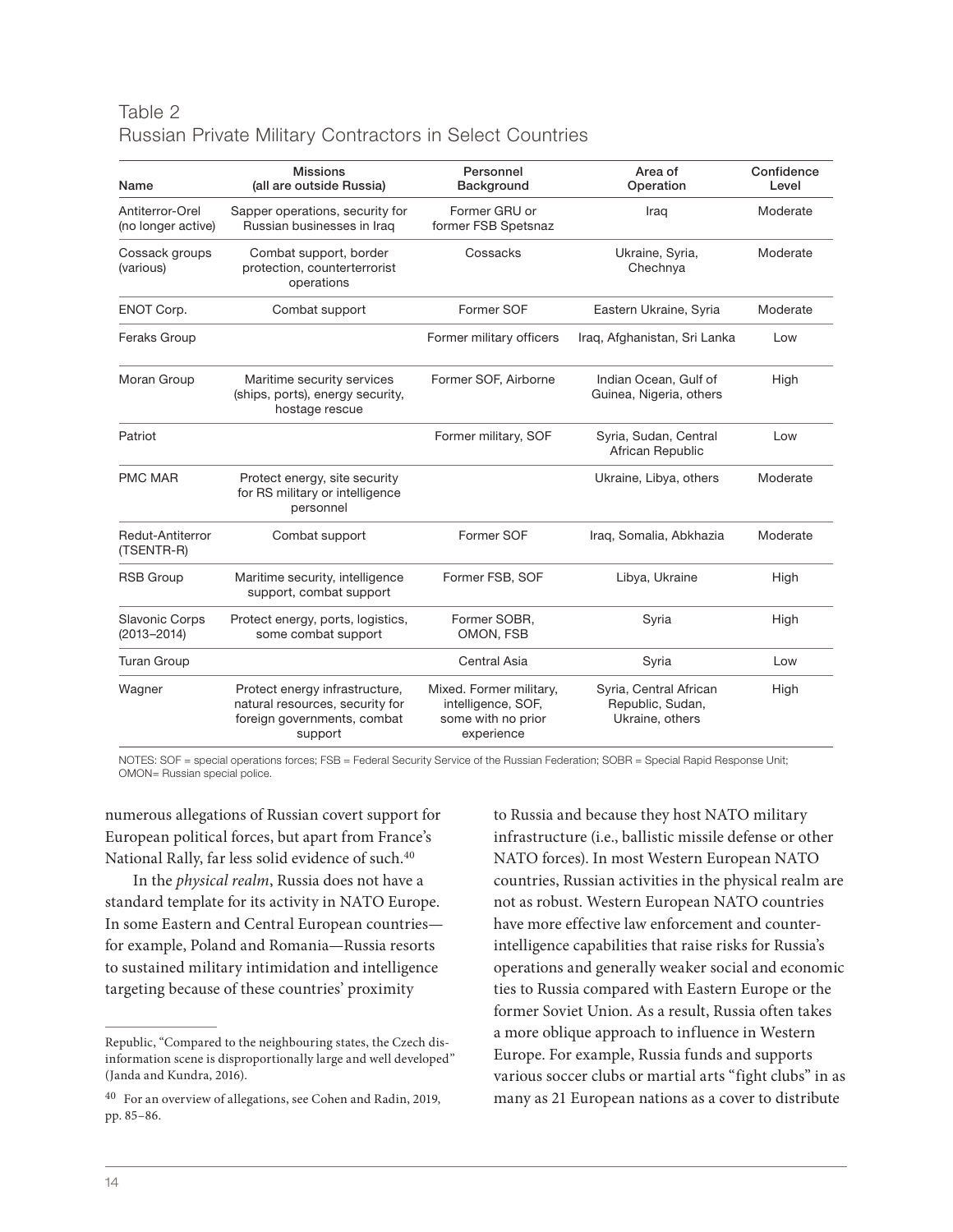anti-Western or pro-Russian propaganda to anti-Western ultranationalists (Carpenter, 2018). If Russia cannot co-opt ultranationalists biker gangs and similar groups to become pro-Russian, it resorts to agitating these groups and reinforcing anti-Western, anti-immigrant, and illiberal views. In Hungary, the Czech Republic, and Slovakia, elements of the Russian state or pro-Russian proxies allegedly provide support and, in some cases, paramilitary training to local ultranationalist groups (Rettman, 2017). These groups include Slovak paramilitary groups such as the People's Party Our Slovakia, Slovak Revival Movement, and Slovak Conscripts. Russia's Main Intelligence directorate, the GRU, has allegedly provided covert support to similar paramilitary groups, such as the Hungarian National Front, and recruited among Hungarian paramilitary groups to fight in eastern Ukraine.<sup>41</sup> Although groups such as the pro-Russian motorcycle gang Night Wolves are outlawed in many NATO nations, there are branches of the Night Wolves in Slovakia, Latvia, Germany, North Macedonia, and Bosnia (Carpenter, 2018). Evidence also suggests that Russia was responsible for assassinations in the United Kingdom and Germany, although these assassinations have targeted Russian émigrés critical of the Russian regime rather than officials of Western European governments themselves.42

#### Non-NATO Europe

Russia's hostile activities in non-NATO European countries are focused on resisting NATO's influence and undermining other Western institutions. The intensity and the character of Russian hostile activities varies across this group of countries. Russia's tactics of resisting NATO range from disinformation maligning NATO to covert orchestration of coups, as happened in Montenegro in anticipation of its accession to NATO. Russian physical activities in this region appear focused on its immediate neighbors, such as Sweden and Finland, which have both reported an increase in Russian intelligence activity

in recent years. That Russia resorts to overt mechanisms, such as military intimidation near Sweden and Finland, is likely due to ongoing Russian paranoia that one or the other could join NATO or could be willing to host third-party military infrastructure near Russian territory. We assess Russia's physical realm activity in the Nordic parts of non-NATO Europe to be low.

## Rest of the World

Although Russia's hostile activities in Western democracies, former Communist countries, and conflict zones attract the most attention, Russian actors are also operating in the cognitive and physical realms in the rest of the world. We did not attempt a systematic worldwide analysis, but we highlight here parts of Africa as sites for some such activities. Russia is working to reinvigorate Soviet-era ties across Africa. In the cognitive realm, there are several reasons why Africa could be one of Russia's up and coming targets for information activities particularly in countries that were former British or French colonies. Russian outlets already operate in French and English, key languages used on the African continent. Moreover, some of Russia's anti-Western narratives have a receptive audience in African nations, which view Russia through the lens of its anti-colonial Soviet past.43 In the physical realm, Russia has been engaging in a variety of state and nonstate activities since 2014. The Russian government is reestablishing overt links to multiple African nations by offering unique services, such as military training for local forces, or arms deals, signing over a dozen new military-technical agreements with African nations since 2015 (Hedenskog, 2018). Several Russian companies are beginning commercial projects for natural resource extraction, and Russian PMCs are increasing their presence and roles in the region, including military training, political consulting, presidential security services, and guarding natural resource mines (particularly

<sup>41</sup> GRU is the Russian abbreviation of Glavnoye Razvedyvatelnoye Upravlenie (Mesežnikov and Bránik, 2017).

<sup>42</sup> See, for instance, Morris and Dixon, 2019, and Harding, 2018.

<sup>43</sup> This includes Burkina Faso, Mali, Sudan, Suriname, and the Republic of the Congo, all of which signed agreements on military cooperation with Russia in 2019 (Vilmer et al., 2018, pp. 98–99).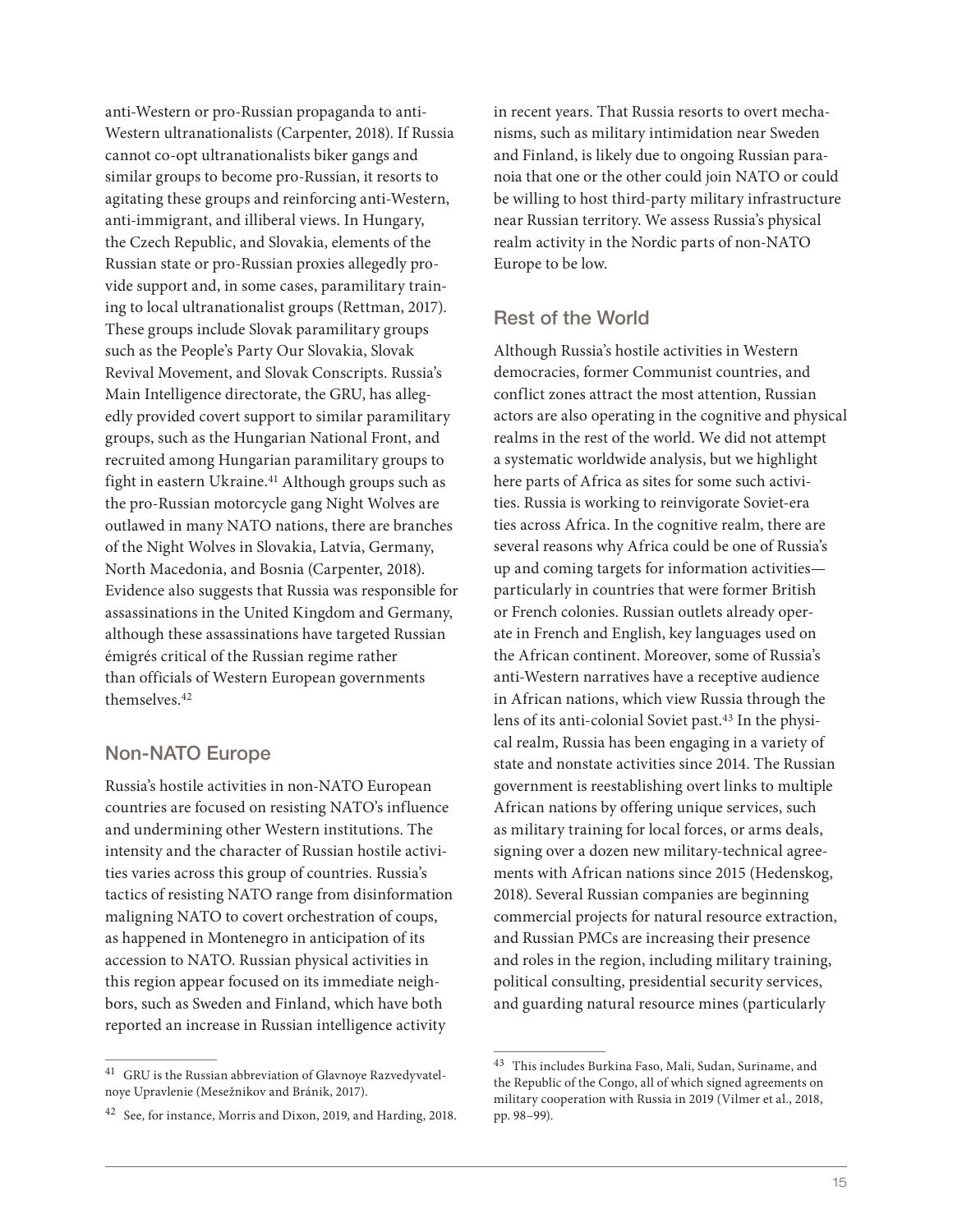in the Central African Republic but also in Sudan) (Marten, 2019a, 2019b). Russia's overall strategy for Africa appears to be mostly motivated by commercial interests, counterterrorism, growing a base of support for Russian positions on international affairs, and perhaps military access in the case of Eritrea and Egypt (Kulkova, 2018).

## Summary of Activity

Russia has and continues to resort to hostile undertakings. Russia uses a diverse set of tools to conduct malign activities across the globe. We have highlighted the broad sweep of these activities across six regions in both the cognitive and physical realms, which sometimes overlap. Russia's behavior varies considerably and is a function of several variables. In the cognitive realm, the intensity of Russia's behavior is directly related to its geographic proximity to various countries, historical and cultural ties, and the susceptibility of target audiences within countries. Accordingly, threat levels appear highest in former Soviet states (including the Baltics), the Balkans, and Eastern Europe. But activities in this realm are generally cheap, low-risk, and offer higher deniability; they are therefore more widespread.

In the physical realm, Russia has limited its highintensity activities to conflict zones (such as Syria) and breakaway regions in the former Soviet Union (Ukraine, Georgia). Its use of PMCs within conflict zones affords it a relatively cheap instrument to curry and expand influence. In Africa, where Moscow is trying to proactively regain influence, its actions in the physical realm often rely on the services of PMCs. Within Europe, Russian activity is certainly more circumspect, especially within EU and NATO countries, but in no way absent. In Europe, Russian operations typically face more robust counterintelligence or law enforcement pressure than in the Middle East or Africa. That said, Russia has grown increasingly comfortable since 2014 in using proxy forces on the continent to shape conflict outcomes in a plausibly deniable way. Across both the physical and cognitive realms, Russia leverages its influence throughout the former Soviet Union and exploits opportunities in countries beset with conflict—including Libya and

Syria, and, to a lesser extent, Iraq, Afghanistan, and Sudan.

Figures 11 and 12 offer visual summations of the activity described above in both the physical and cognitive realms.

# Looking Forward

Taken together, the threats and strategic trends presented in this report suggest several themes moving forward. First, the evidence in this report shows no indication that Russia has been able to translate its hostile measures into strategic gains. This apparent failure, however, should not induce a sense of complacency among U.S. or Western decisionmakers. Russian indirect measures are hostile acts against the United States and its allies and partners. Moreover, much of the threatening behavior is relatively lowcost and highly deniable. We should therefore expect it to continue, absent a profound change in current Russian foreign policy. The strategic indicators reviewed in this report should, however, help us to bound the level of threat posed by recent Russian activities and help to inform policymakers' judgments about the appropriate level of risk to accept in taking measures to counter Russia.

Second, Russia is prepared to assume more risk in areas of conflict and where it wields more influence vis-à-vis the West—that is, former Soviet states and in various Eastern European countries. That Russia is inclined to incur such risks does not imply that the United States and its allies should move to counter Russia tit-for-tat in every country Moscow seeks to influence. Some of Russia's overtures can provoke backlash or have unintended consequences. The degree to which the United States and the West can expose much of these malign operations can help contribute to that process.

Third, where the United States can build resilience and consolidate its advantages among its allies and partners, it should do so. Although corruption, economic discontent, and in some cases lingering potential for violent conflict make some European states vulnerable to Russian hostile activities, the United States and its allies enjoy many advantages in this region and should continue and in some cases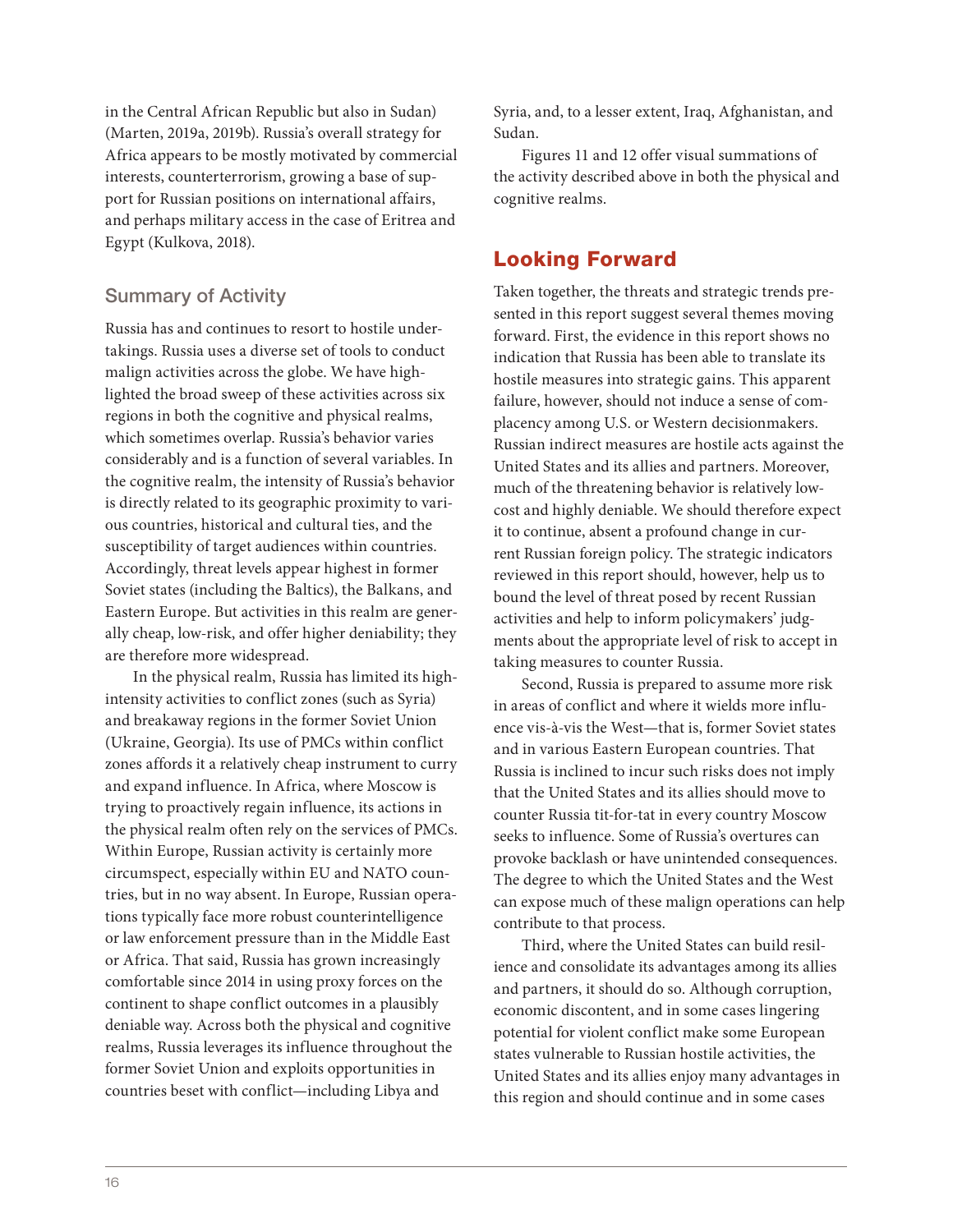

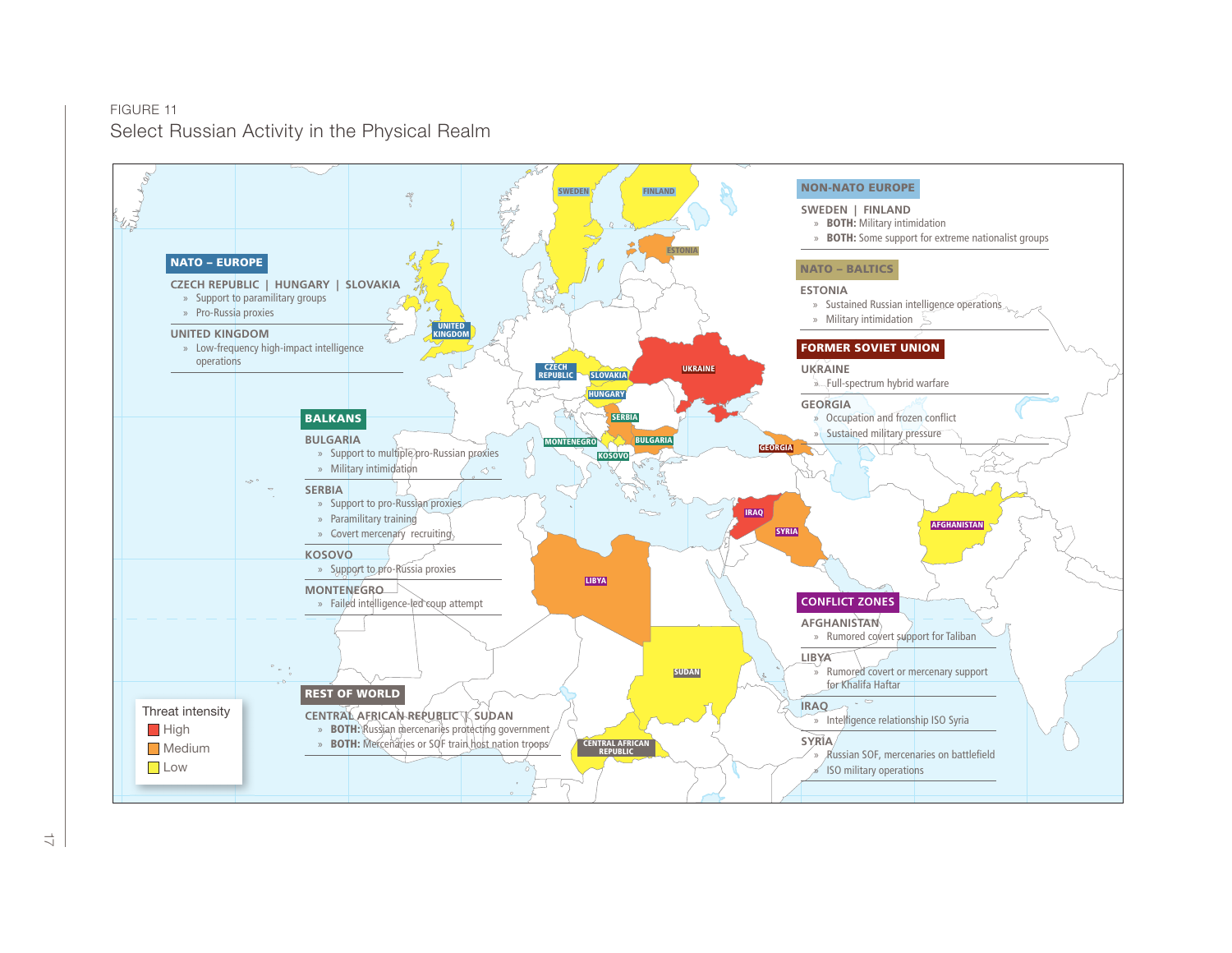#### $\frac{1}{00}$  FIGURE 12 Select Russian Activity in the Cognitive Realm

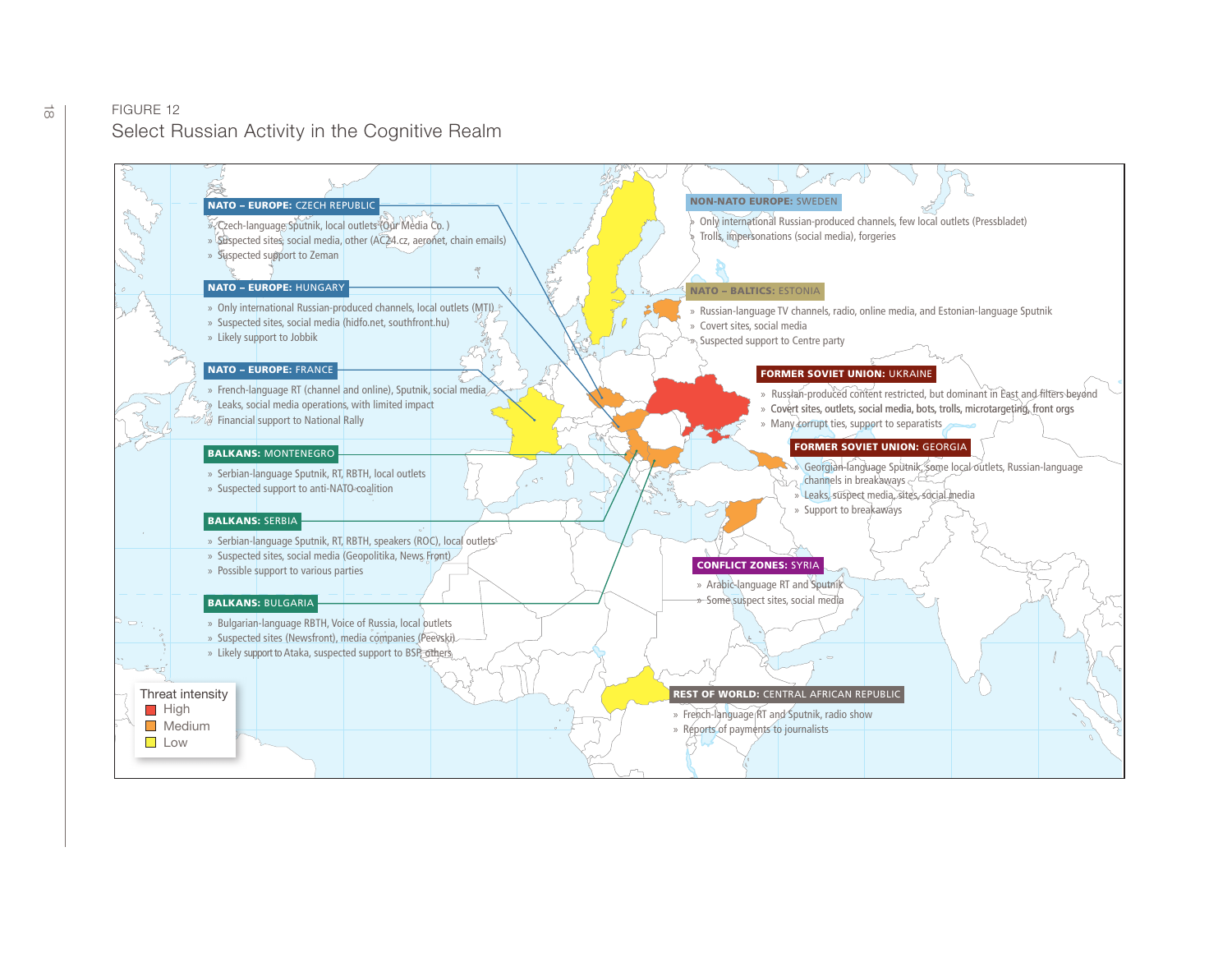invigorate its efforts to bolster partners. That said, how the economic fallout from the global coronavirus pandemic affects Western resolve to sustain pressure on Russia remains an open question.

Finally, areas of conflict present double-edged swords. Certainly, conflict may be leveraged to gain access or presence where it otherwise would be impossible, or terribly difficult. But domestic conflicts present their own hazards. They are highly charged and political by their very nature. They tend to have multiple, often competing, sides. Navigating these particularities requires tact and a high degree of local knowledge. The danger of getting "bogged down" in another country's war cannot be overstated.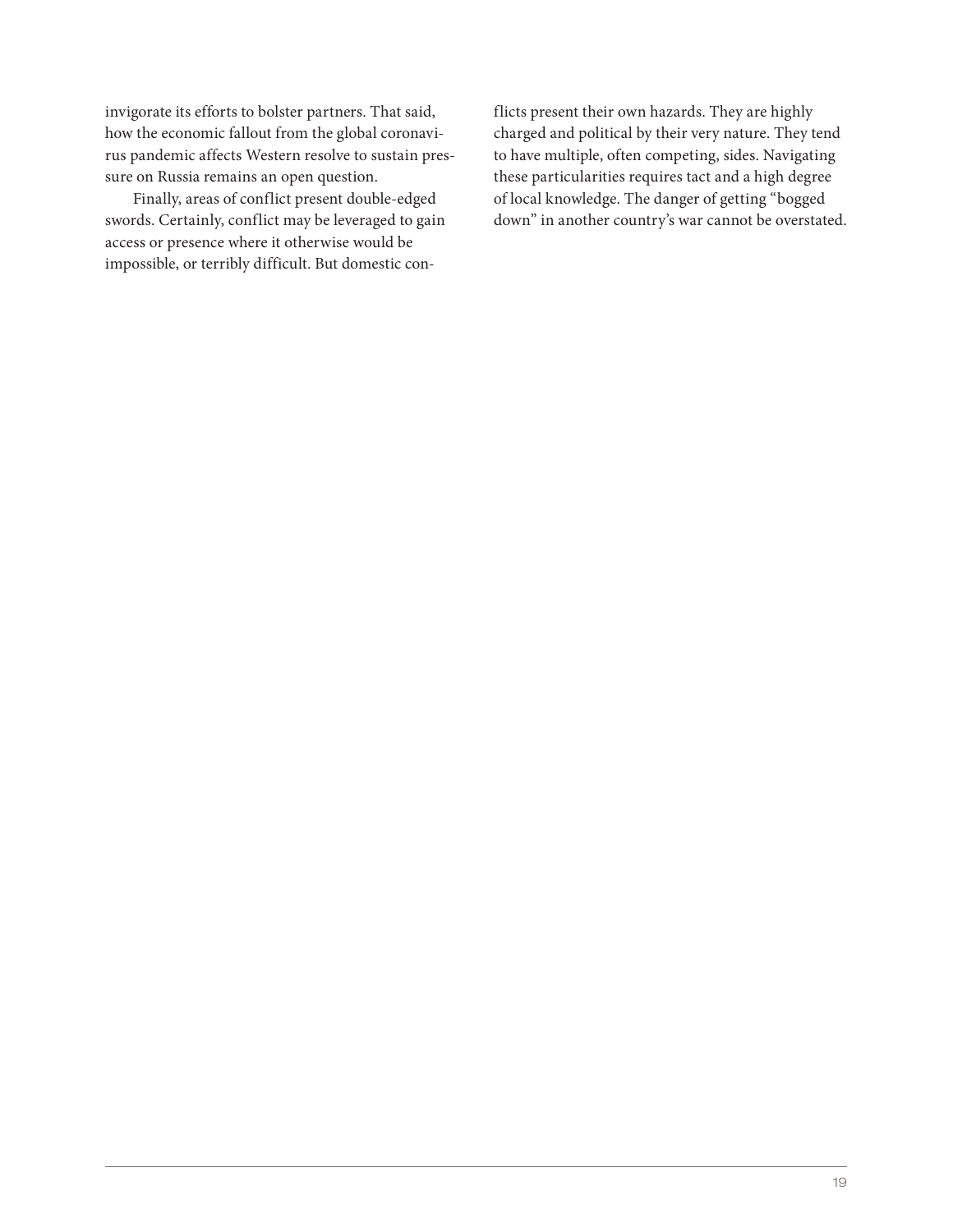## References

Alliance for Securing Democracy, Authoritarian Interference Tracker website, German Marshall Fund of the United States, undated. As of April 7, 2021:

[https://securingdemocracy.gmfus.org/toolbox/authoritarian](https://securingdemocracy.gmfus.org/toolbox/authoritarian-interference-tracker/)interference-tracker/

Alliance for Securing Democracy, "Russia Wages Aggressive Propaganda Campaign Against Belarusian President Lukashenko," Authoritarian Interference Tracker website, German Marshall Fund of the United States, 2016. As of April 7, 2021:

https://securingdemocracy.gmfus.org/incident/russia-wages[aggressive-propaganda-campaign-against-belarusian-president](https://securingdemocracy.gmfus.org/incident/russia-wages-aggressive-propaganda-campaign-against-belarusian-president-lukashenko/)lukashenko/

Banco, Erin, "Bidzina Ivanishvili's Gazprom Ties Are Expensive but Useful for Putin," *Georgian Press Daily News Online*, May 12, 2014.

Barbarosie, Liliana, and Robert Coalson, "Banning Russian TV, Moldova Is Latest Hot Spot Fighting Kremlin Disinformation," *Radio Free Europe/Radio Liberty*, February 1, 2018.

Barrett, Devlin, Sari Horwitz, and Rosalind S. Helderman, "Russian Troll Farm, 13 Suspects Indicted in 2016 Election Interference," *Washington Post*, February 16, 2018.

Baum, Matthew A., "The Constituent Foundations of the Rally-Round-the-Flag Phenomenon," *International Studies Quarterly*, Vol. 46, No. 2, 2002, pp. 263–298.

Bechev, Dimitar, *Rival Power: Russia's Influence in Southeast Europe*, New Haven, Conn.: Yale University Press, 2017.

Bingham, James, and Konrad Muzyka, "Private Companies Engage in Russia's Non-Linear Warfare 29-Jan-2018," *Jane's Intelligence Review*, January 29, 2018.

Bugajski, Janusz, and Margarita Assenova, "Eurasian Disunion: Russia's Vulnerable Flanks," Jamestown Foundation, 2016.

Carpenter, Michael, "Russia Is Co-Opting Angry Young Men," *The Atlantic*, August 29, 2018.

Central Bank of the Russian Federation, website, undated.

Cohen, Raphael S., and Andrew Radin, *Russia's Hostile Measures in Europe: Understanding the Threat*, Santa Monica, Calif.: RAND Corporation, RR-1793-A, 2019. As of April 7, 2021: [https://www.rand.org/pubs/research\\_reports/RR1793.html](https://www.rand.org/pubs/research_reports/RR1793.html)

Curararu, Andrei, "Moldova: Disinformation Resilience Index," Foreign Policy Council, Ukrainian Prism, July 31, 2018. As of April 7, 2021:

<http://prismua.org/en/9069-2/>

Dempsey, Judy, "Judy Asks: Is Europe Wobbling over Sanctions on Russia?" Carnegie Europe, June 1, 2016.

Doff, Natasha, "Here's One Measure That Shows Sanctions on Russia Are Working," *Bloomberg,* November 16, 2018.

Dyner, Anna Maria, "The Role of Private Military Contractors in Russian Foreign Policy," Polish Institute of International Affairs (PISM), May 4, 2018.

Eurobarometer, "Satisfaction with EU Democracy," European Commission*,* undated*.* As of May 5, 2021: <https://www.gesis.org/en/eurobarometer-data-service/home>

Eurostat, "Russia-EU—International Trade in Goods Statistics," European Commission, March 2020*.* As of April 7, 2021: https://ec.europa.eu/eurostat/statistics-explained/index. [php?title=Russia-EU\\_%E2%80%93\\_international\\_trade\\_in\\_](https://ec.europa.eu/eurostat/statistics-explained/index.php?title=Russia-EU_%E2%80%93_international_trade_in_goods_statistics) goods\_statistics

Fokht, Elizaveta, "Russia and Putin: Is President's Popularity in Decline?" *BBC News*, June 20, 2019.

Foy, Henry, and Max Seddon, "Feeling the Pain of Putin's Regime," *Financial Times*, August 9, 2019.

Galeotti, Mark, *Do the Western Balkans Face a Coming Russian Storm?* London, United Kingdom: European Council on Foreign Relations, ECFR/250, April 2018.

Gerrits, Andre W. M., and Max Bader, "Russian Patronage over Abkhazia and South Ossetia: Implications for Conflict Resolution," *East European Politics*, Vol. 32, No. 3, 2016, pp. 297–313.

Gleicher, Nathaniel, "Removing Coordinated Inauthentic Behavior from Russia," *Facebook Newsroom*, January 17, 2019.

Gostev, Aleksandr, "Russia's Paramilitaries Emerge from the Shadows," *Radio Free Europe/Radio Liberty*, December 16, 2016.

Harding, Luke, "The Skripal Poisonings: The Bungled Assassination with the Kremlin's Fingerprints All over It," *The Guardian*, December 26, 2018. As of December 13, 2019: https://www.theguardian.com/news/2018/dec/26/skripal[poisonings-bungled-assassination-kremlin-putin-salisbury](https://www.theguardian.com/news/2018/dec/26/skripal-poisonings-bungled-assassination-kremlin-putin-salisbury)

Hedenskog, Jakob, "Russia Is Stepping Up Its Military Cooperation in Africa," Swedish Defense Research Agency (FOI), Memo 6604, December 2018.

Hulcoop, Adam, John Scott-Railton, Peter Tanchak, Matt Brooks, and Ron Deibert, "Tainted Leaks: Disinformation and Phishing with a Russian Nexus," *Citizen Lab*, May 25, 2017.

IREX, *Media Sustainability Index 2017: The Development of Sustainable Independent Media in Europe and Eurasia*, Washington, D.C., 2017.

Janda, Jakub, and Ondrej Kundra, *Mechanisms of Influence of the Russian Federation into Internal Affairs of the Czech Republic*, Prague, Czechoslovakia: European Values, September 4, 2016.

Jardine, Bradley, "Russia's Media Offensive in Central Asia," *The Diplomat*, June 30, 2015.

Jordan, D. L., and B. I. Page "Shaping Foreign Policy Opinions: The Role of TV News," *Journal of Conflict Resolution*, Vol. 36, No. 2, 1992, pp. 227–241.

Jowett, Garth S., and Victoria O'Donnell, *Propaganda and Persuasion*, Thousand Oaks, Calif.: Sage Publications Inc., 2012.

Kulkova, Olga, "Advancing Russia's Interests in Africa," *Valdai Discussion Club*, March 5, 2018.

"The Last Battle of the 'Slavonic Corps,'" *The Interpreter*, November 16, 2013.

Letterman, Clark, "Image of Putin, Russia Suffers Internationally," Pew Research Center, December 6, 2018.

Leviev, Ruslan, "Российское присутствие в Центральноафриканской республике [Russian Presence in the Central African Republic]," *Conflict Intelligence Team*, April 20, 2018.

Lian, Bradley, and J. R. Oneal "Presidents, the Use of Military Force, and Public Opinion," *Journal of Conflict Resolution*, Vol. 37, No. 2, June 1993.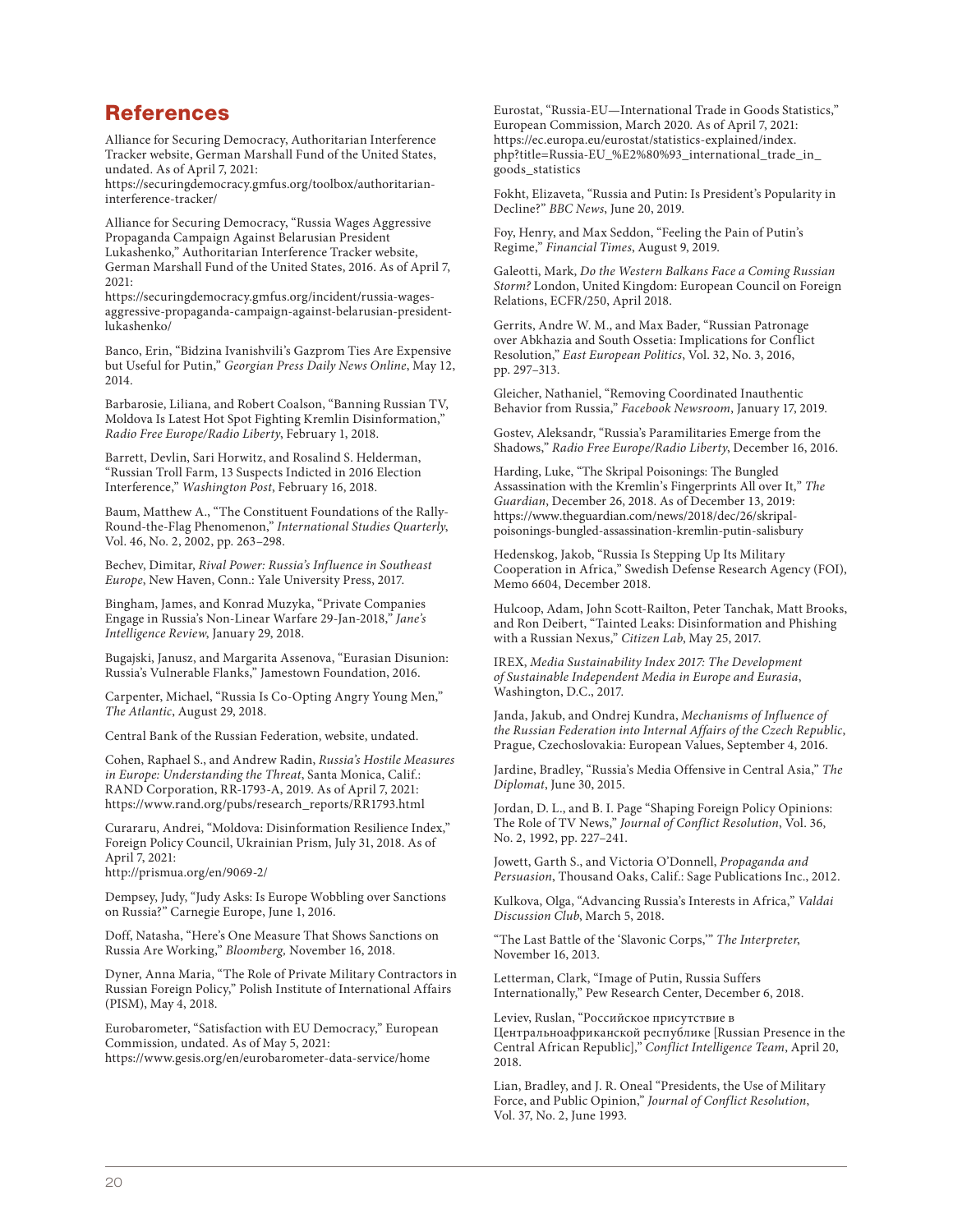MacKinnon, Amy, "Why Has Russia's Propaganda Machine Set Its Sights on Belarus?" Coda, March 23, 2017. As of May 5, 2021: [https://www.codastory.com/disinformation/information-war/](https://www.codastory.com/disinformation/information-war/russia-s-propaganda-machine-sets-its-sights-on-belarus/) russia-s-propaganda-machine-sets-its-sights-on-belarus/

Marten, Kimberly, "Into Africa: Prigozhin, Wagner, and the Russian Military," *Ponars Eurasia*, No. 561, January 4, 2019a.

Marten, Kimberly, "Russia's Use of Semi-State Security Forces: The Case of the Wagner Group," *Post-Soviet Affairs*, Vol. 35, No. 3, 2019b.

Mesežnikov, Grigorij, and Radovan Bránik, *Hatred, Violence, and Comprehensive Military Training*, Budapest, Hungary*:* Political Capital, April 2017.

Ministry of Finance of the Russian Federation, "Federal Budget of the Russian Federation," undated. As of May 5, 2021: <https://minfin.gov.ru/en/statistics/fedbud/>

Minzarari, Dumitru, "Russia Perfecting Its Elections Interference Toolkit in Moldova," *Eurasia Daily Monitor*, Vol. 16, No. 12, January 31, 2019.

Morris, Loveday, and Robyn Dixon, "Germany Links Russian Agents to Berlin Assassination, Expels Diplomats," *Washington Post*, December 4, 2019.

Mueller, John E., "Presidential Popularity from Truman to Johnson," *American Political Science Review*, Vol. 64, No. 1, 1970, pp. 18–34.

*The Economist*, "NATO Members; Promise of Spending 2% of Their GDP on Defense Is Proving Hard to Keep," March 14, 2019.

Ostensen, Ase Gilje, and Tor Bukkvoll, *Russian Use of Private Military and Security Companies—The Implications for European and Norwegian Security*, Kjeller, Norway: Norwegian Defense Research Establishment (FFI), FFI-Rapport 18/01300, September 11, 2018.

Perasso, Giancarlo, "Investors Rediscover Attractions of Russian Bonds Despite Sanctions," *Financial Times*, August 2, 2019.

Popescu, Oana, and Rufin Zamfir, eds. "Propaganda Made to Measure: How Our Vulnerabilities Facilitate Russian Influence," *Global Focus*, 2018.

Prague Security Studies Institute, "Balkan Media Scene and Russian Influence," *European Security Journal*, January 30, 2019.

Rettman, Andrew, "Fight Club: Russian Spies Seek EU Recruits," *EU Observer*, May 23, 2017.

Rimma, Akhmirova, "Soldier's Shaky Luck. Who and What Is Behind the PMC 'Patriot' [Soldati Zyibkoi Ydachi. Kto i shto stoit za ChVK 'Patriot']," *Sobesednik*, October 18, 2018.

Russell, Martin, "Russia in the Western Balkans," European Parliament, July 2017.

Šajkaš, Marija, and Milka Tadić Mijović, "Caught Between the East and West: 'The Media War' Intensifies in Serbia and Montenegro," Center for International Media Assistance, March 10, 2016.

Salvo, David, and Stephanie De Leon, *Russia's Efforts to Destabilize Bosnia and Herzegovina*, Washington, D.C.: Alliance for Security Democracy, German Marshall Fund of the United States (GMF), No. 17, 2018.

Satariano, Adam, "Facebook Identifies Russia-Linked Misinformation Campaign," *New York Times*, January 17, 2019. Senate Committee on Foreign Relations, *Putin's Asymmetric Assault on Democracy*, Washington, D.C.: U.S. Government Publishing Office, 2018.

Shultz, Richard H., and Roy Godson, *Dezinformatsiya: Active Measures in Soviet Strategy*, Washington, D.C.: Pergamon-Brassey, 1984.

SIPRI—*See* Stockholm International Peace Research Institute.

Stenzenmüller, Constanze, "The Impact of Russian Interference on Germany's 2017 Elections," testimony before the U.S. Senate Select Committee on Intelligence, June 28, 2017.

Stockholm International Peace Research Institute, "Arms Transfers Database*,* Sources and Methods," webpage, undated-a. As of September 8, 2020: <https://www.sipri.org/databases/armstransfers>

Stockholm International Peace Research Institute, "Military Expenditure Database," webpage, undated-b. As of September 8,  $2020:$ 

<https://www.sipri.org/databases/milex>

Stokes, Bruce, "NATO's Image Improves on Both Sides of Atlantic," Pew Research Center, May 23, 2017.

"St. Petersburg Sends Contractors to Syria," *The Interpreter*, November 15, 2013.

Sukhankin, Sergey, "Beyond Syria and Ukraine: Wagner PMC Expands Its Operations to Africa," *Eurasia Daily Monitor*, Vol. 15, No. 65, 2018a.

Sukhankin, Sergey, "War, Business and 'Hybrid' Warfare: The Case of the Wagner Private Military Company (Part One)," Jamestown Foundation, April 19, 2018b.

Sukhankin, Sergey, "Russian PMCs, War Veterans Running 'Patriotic' Youth Camps in the Balkans," *Eurasia Daily Monitor*, Vol. 15, No. 151, October 24, 2018c.

Sukhankin, Sergey, "From 'Volunteers' to Quasi-PMCs: Retracing the Footprints of Russian Irregulars in the Yugoslav Wars and Post-Soviet Conflicts," Jamestown Foundation, June 25, 2019.

Tughushi, Lasha, Ana Meskhi, and Guram Ananeishvili, "Georgia: Disinformation Resilience Index," Foreign Policy Council*/Ukrainian Prism*, July 31, 2018.

Vilmer, Jean-Baptiste Jeangèn, Alexandre Escorcia, Marine Guillaume, and Janaina Herrera, *Information Manipulation: A Challenge for Our Democracies*, Paris, France: Policy Planning Staff (CAPS) of the Ministry for Europe and Foreign Affairs and the Institute for Strategic Research (IRSEM) of the Ministry for the Armed Forces, August 2018.

Vilmer, Jean-Baptiste Jeangène, "The 'Macron Leaks' Operation: A Post-Mortem," Atlantic Council, June 2019.

Voeten, Erik, Anton Strezhnev, and Michael Bailey, "United Nations General Assembly Voting Data," *Harvard Dataverse*, 2009.

World Bank, "Russian Federation: GDP (Current U.S.\$)," webpage, undated. As of April 7, 2021: [https://knoema.com/WBWDI2019Jan/world-development](https://knoema.com/WBWDI2019Jan/world-development-indicators-wdi?country=1000880-russian-federation)indicators-wdi?country=1000880-russian-federation

Yuri Levada Analytical Center, "Putin's Approval Rating," webpage, undated. As of April 7, 2021: <https://www.levada.ru/en/>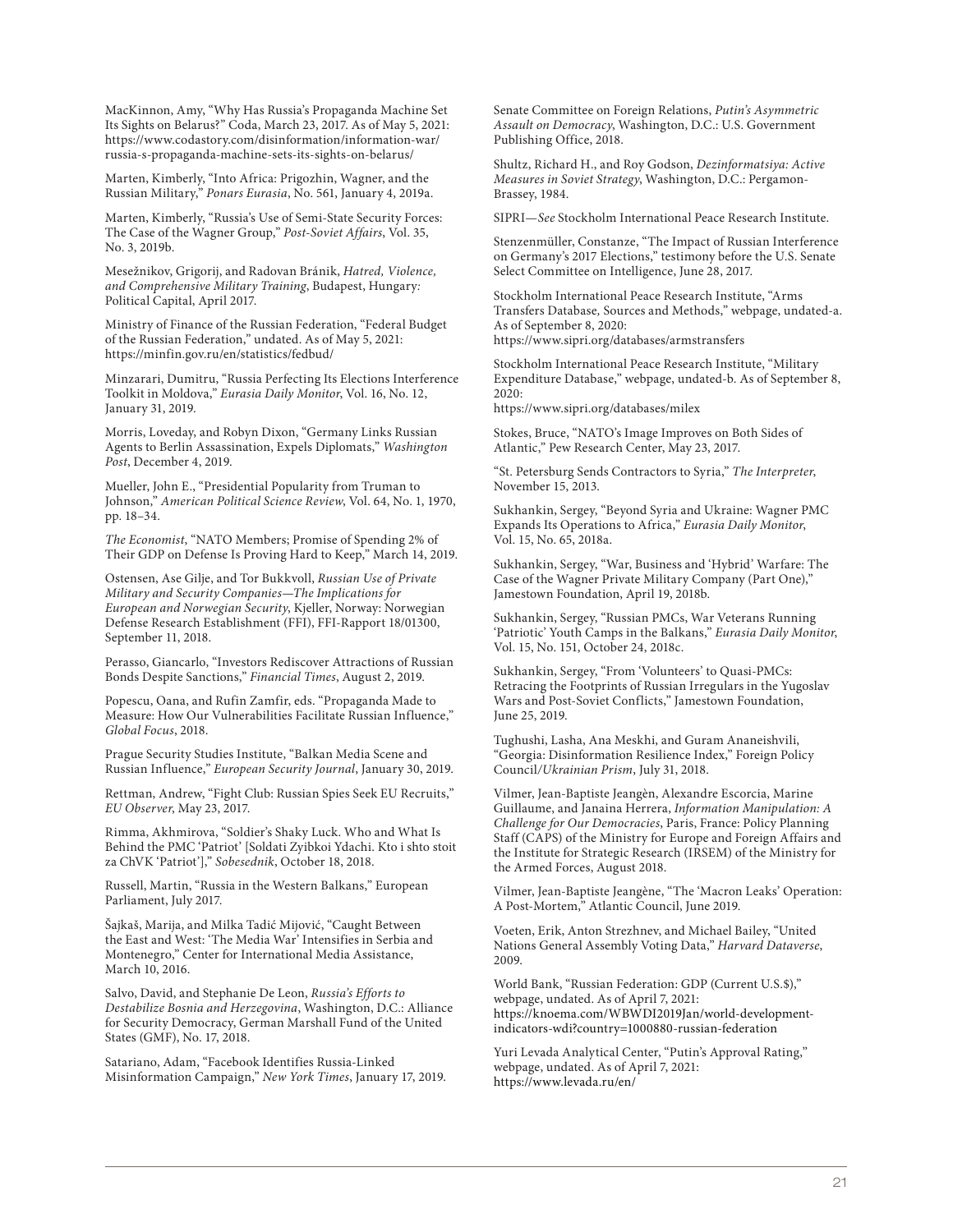Zakem, Vera, Bill Rosenau, and Danielle Johnson, *Shining a Light on the Western Balkans*, Arlington, Va.: CNA, 2017.